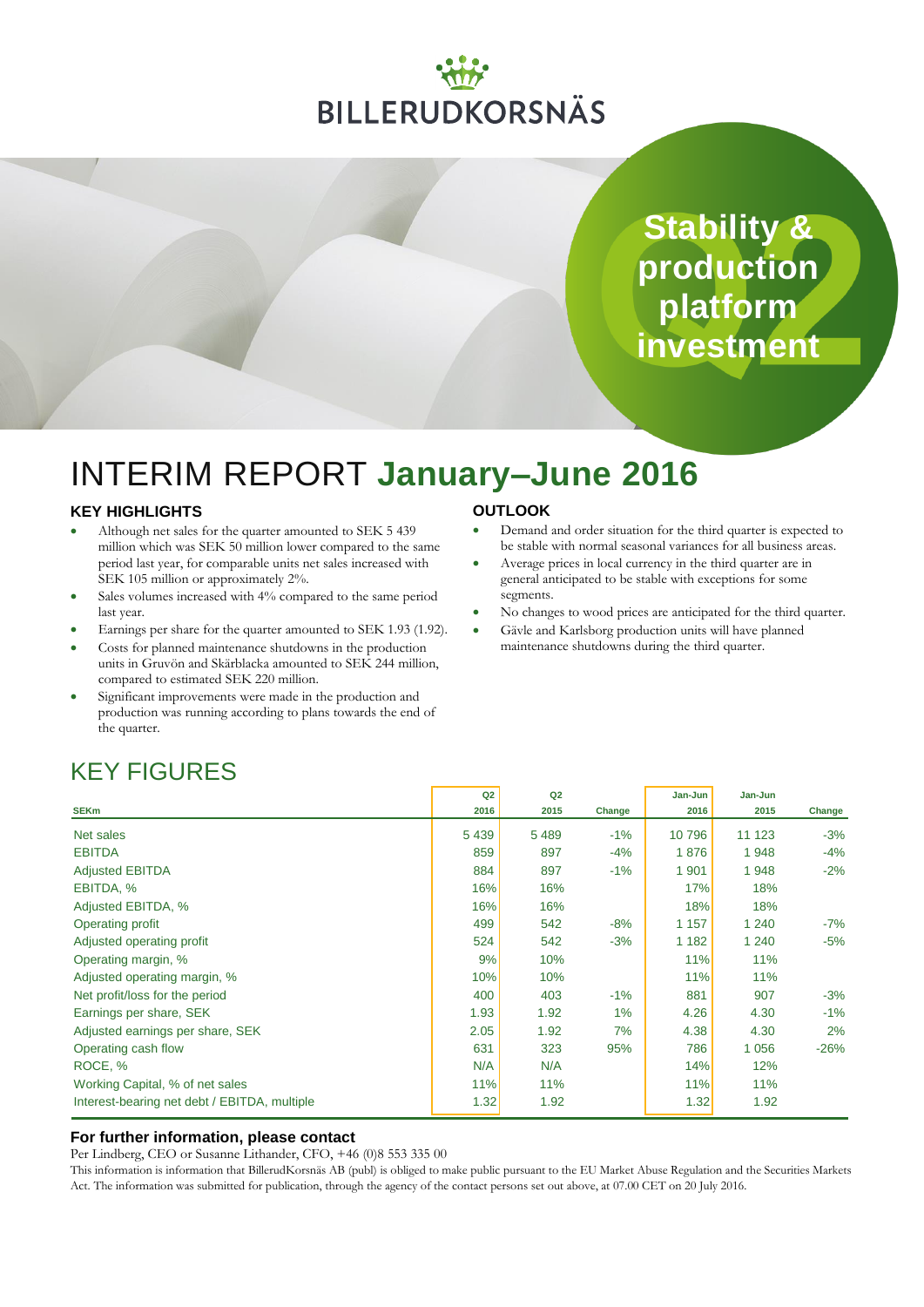

Per Lindberg, *President and CEO*

SEK 5 439 m **NET SALES**

SEK 884 m **ADJUSTED EBITDA**

SEK 859 m **EBITDA**

16% **EBITDA MARGIN**

# Comments by CEO

### Stability and production platform investment

"After a couple of troublesome quarters we are now back on track with production running according to plans. The second quarter performance is in line with our own expectations. During the quarter it was decided to proceed with the investment in Skärblacka. The investment will enable further growth in attractive market segments and at the same time streamline the company's production structure. The investment program will develop the Skärblacka production unit in Sweden into a world leading center for machine glazed, MG, kraft paper production, hence creating a competitive future platform for Packaging Paper to enable the selective growth strategy"

### **THE RESULT**

Net sales for comparable units increased 2% compared to Q2 last year and year on year net sales show a slight increase of 1%. Adjusted EBITDA for comparable units improved with 3% compared to the first six months last year, in spite of approximately SEK 74 million higher costs for periodic maintenance shutdowns this year. Results improved in both Consumer Board and Corrugated Solutions business areas. The item affecting comparability is related to a fraud case that caused a loss of SEK 25 million in June, this is something we treat very seriously and we work diligently to try to recover the money. Our return on capital employed reached 14% which is above our target and our working capital in relation to sales improved from previous quarter from 12% to 11%. Our net debt to EBITDA ratio increased due to dividend payout to 1.32, but is significantly lower than our target of below 2.5.

### **MARKET OUTLOOK**

Overall the market was stable and we anticipate that to continue.

For Business area Packaging Paper the brown and white sack paper markets strengthened seasonally. The pulp price was down compared to Q2 last year. The remaining segments in Packaging Paper had a stable market development with no changes to local prices.

Consumer Board delivered lower sales volumes than the first six months last year as a consequence of the problems in production in Q4 last year and the previous quarter. But as we now are back on track in production we anticipate that we will reach our growth targets during the second half of the year.

Business area Corrugated Solutions shows a continued strong performance in spite of the fact that the market did not develop as we anticipated during the quarter where liner has been stronger than expected and fluting a bit tougher than anticipated.

### **STRATEGY**

Part of our strategy for creating long-term profitable growth is to expand our position in the value chain as well as geographically. Based on our focus and expertise in the packaging area we want both to develop and complement our sustainable materials with packaging solutions to a larger extent. It is a natural development but also necessary. In new markets, complete solutions are often required in order to introduce new materials.

During the past six months, the former subsidiary PACCESS (now Managed Packaging), with a business model fully based on packaging solutions, was fully integrated into BillerudKorsnäs. Even more recently a complete packaging system was launched together with Bosch. The latter is a unique solution for sealed packaging of dry foods based fully on renewable material. The development toward more packaging solutions is a natural evolution within each business area. In addition there is room for more revolutionary solution development in the newly formed subsidiary BillerudKorsnäs Venture AB.

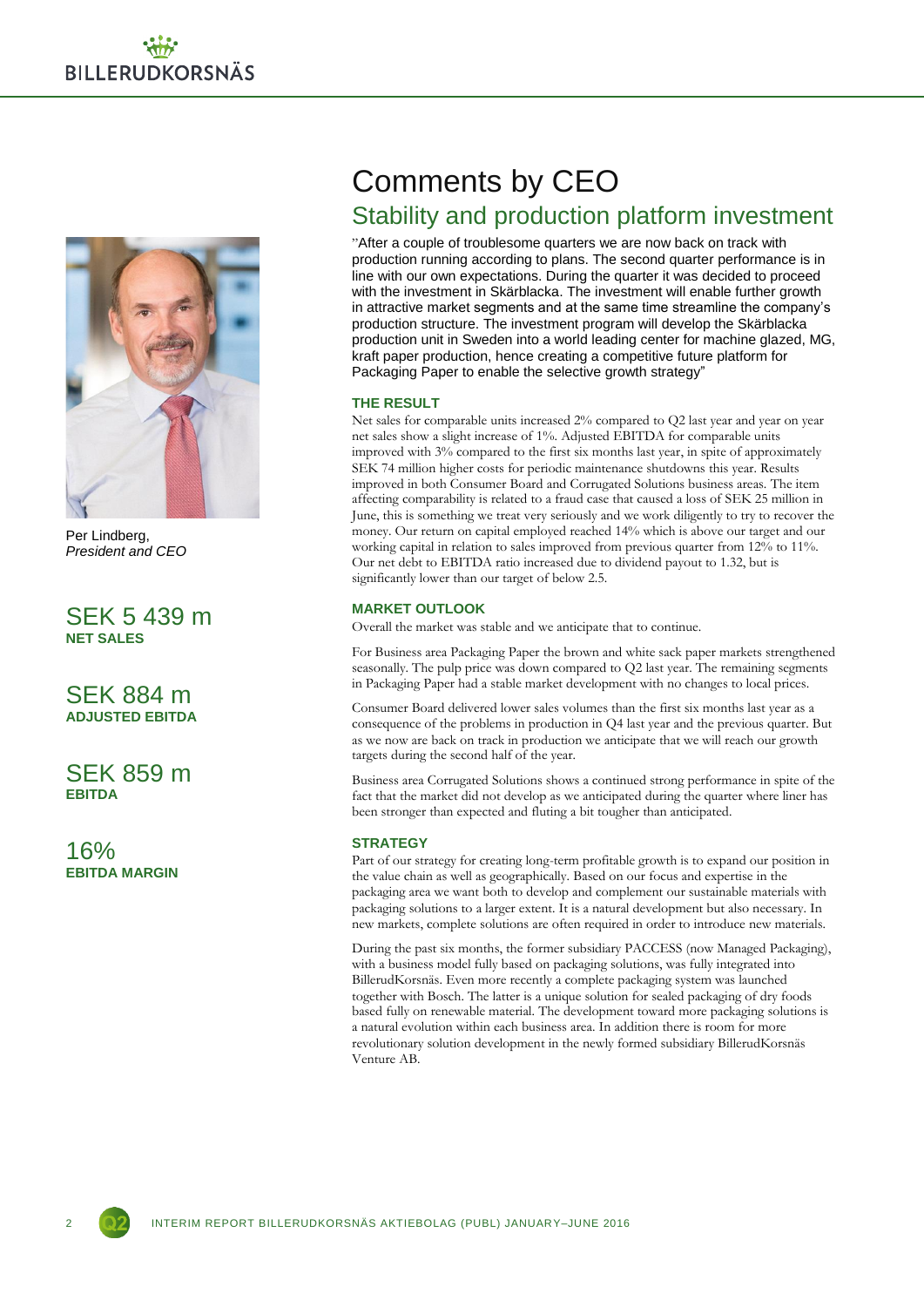**Increased net sales compared to the previous quarter were counteracted by costs for planned maintenance shutdowns and as a consequence EBITDA decreased with 16%.**

**Quarterly sales and EBITDA lower than last year due to increased number of mills having maintenance stops, increased price pressure, and the divesture of Latgran.** 



#### **Q2 2016 COMPARED TO Q1 2016**

Net sales for the second quarter were 2% higher than the previous quarter. An improved currency situation offset slightly lower sales volumes. The group saw stable sales volumes both for Packaging Paper, despite the maintenance stop in Skärblacka and Gruvön during the quarter, as well as for Consumer board, who benefited from increased production stability. Corrugated Solutions fell somewhat behind previous quarter mainly due to volume losses related to the maintenance stop in Gruvön and Skärblacka. The business area was also impacted by a temporarily lower demand and increased competition for fluting following higher production output in the market.

EBITDA decreased by 16% following the two maintenance stops which affected the quarter with approximately SEK 244 million. No maintenance stops were carried out during the first quarter 2016.

### **Q2 2016 COMPARED TO Q2 2015**

Net sales for the quarter were 1% lower than the corresponding period last year. Sales volumes increased by 4%, mainly following last year's rebuild of the fluting machine PM6, but this was counteracted by increased price pressure in some segments and the divestiture of Latgran. For comparable units total net sales improved with 2%. Packaging Paper sales volumes increased compared to last year due to increased sales volumes of kraft and sack paper. Corrugated Solutions volumes and sales developed positively compared to last year in all segments. Consumer Board had a reduction in sales volumes due to previous production disturbances at the Frövi mill affecting stock levels available for delivery during the quarter.

EBITDA decreased with 4%, primarily due to that both Gruvön and Skärblacka performed planned maintenance shutdowns during the quarter as compared to only Gruvön last year (net effect SEK -74 million). The divesture of Latgran in combination with price pressure also led to a negative EBITDA development. On a positive note there was a reduction in variable costs which is mainly explained by lower raw material costs.



spot rates SEK -55 million, currency hedging SEK 20 million and currency effects from revaluation of trade receivables and payments from customers SEK 97 million.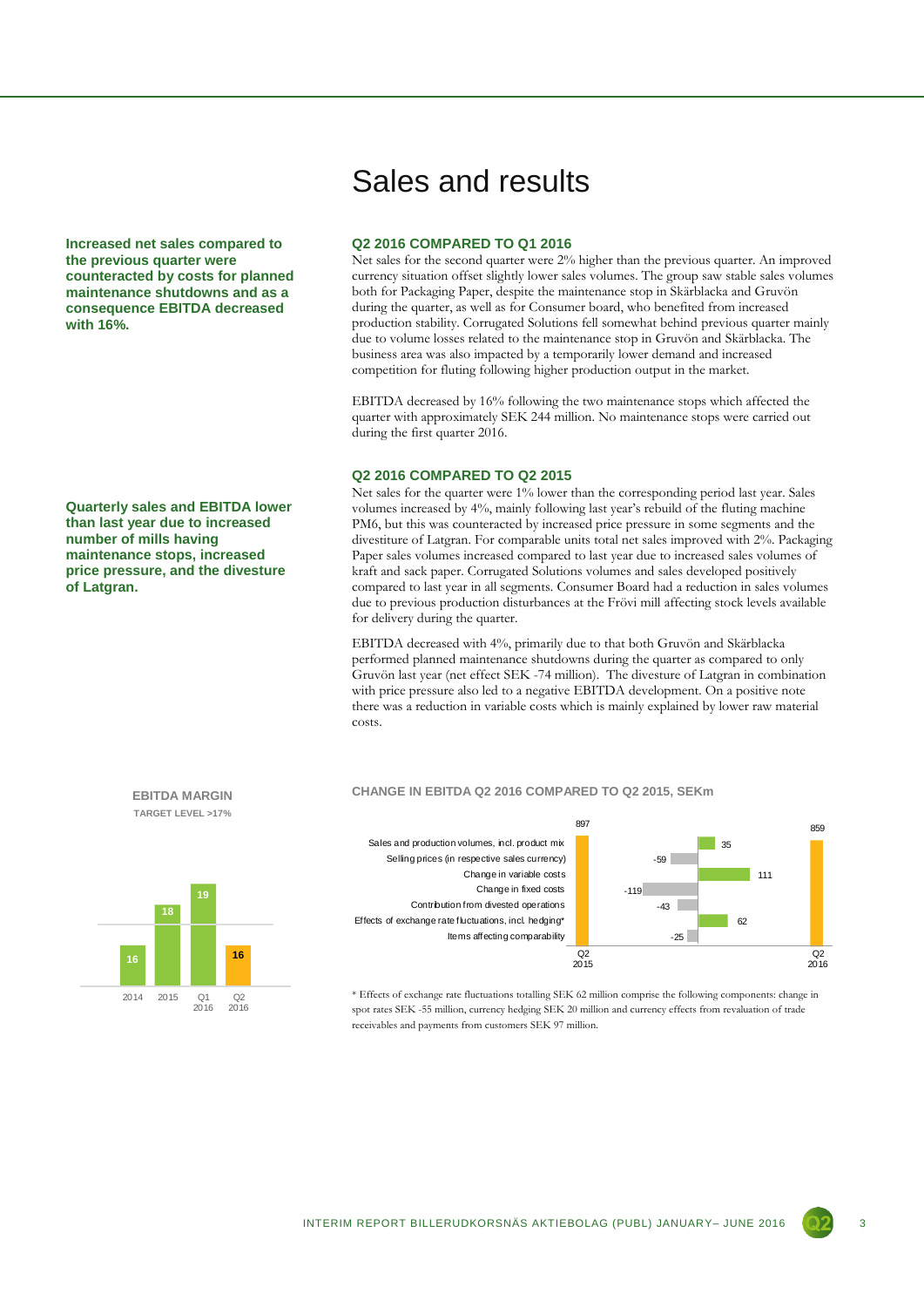

**Decreased EBITDA due to increased price pressure and the divesture of Latgran combined with production and delivery issues within Consumer Board and additional costs for maintenance stops.**

### **JAN-JUN 2016 COMPARED TO JAN-JUN 2015**

Net sales for the first six months were 3% lower than the corresponding period last year. Sales volumes increased by 2%, mainly related to increased fluting volumes, partly offset by production disturbances at the Frövi mill and subsequent delivery issues end of 2015 and first half of 2016. Net sales were also affected by increased price pressure in some segments. The divestiture of Latgran also had a negative impact on sales. For comparable units net sales increased a little over 1%. Corrugated Solutions volumes and sales developed positively compared to last year in all segments. Packaging Paper sales volumes were in line with last year and Consumer Board saw a reduction in sales volume due to production-, and related delivery disturbances.

EBITDA decreased with 4%, primarily due to that both Gruvön and Skärblacka performed maintenance stops during the first six months as compared to only Gruvön last year (net effect SEK -74 million). The divesture of Latgran in Q3 2015 also had a comparably negative EBITDA effect as did a slightly lower average price. Variable costs developed favourably related to lower raw material costs, mainly fibre. For comparable units EBITDA actually improved with approximately 3%.

#### **CHANGE IN EBITDA JAN-JUN 2016 COMPARED TO JAN-JUN 2015, SEKm**



\* Effects of exchange rate fluctuations totalling SEK 72 million comprise the following components: change in spot rates SEK -84 million, currency hedging SEK 156 million and currency effects from revaluation of trade receivables and payments from customers SEK 0 million.

#### **ITEMS AFFECTING COMPARABILITY**

During the quarter, the company had items affecting comparability impacting EBITDA negatively with SEK 25 million.

The items consist of costs caused by an external fraud towards the company. BillerudKorsnäs has reported the fraud to Swedish police and also reported a claim to the insurance company.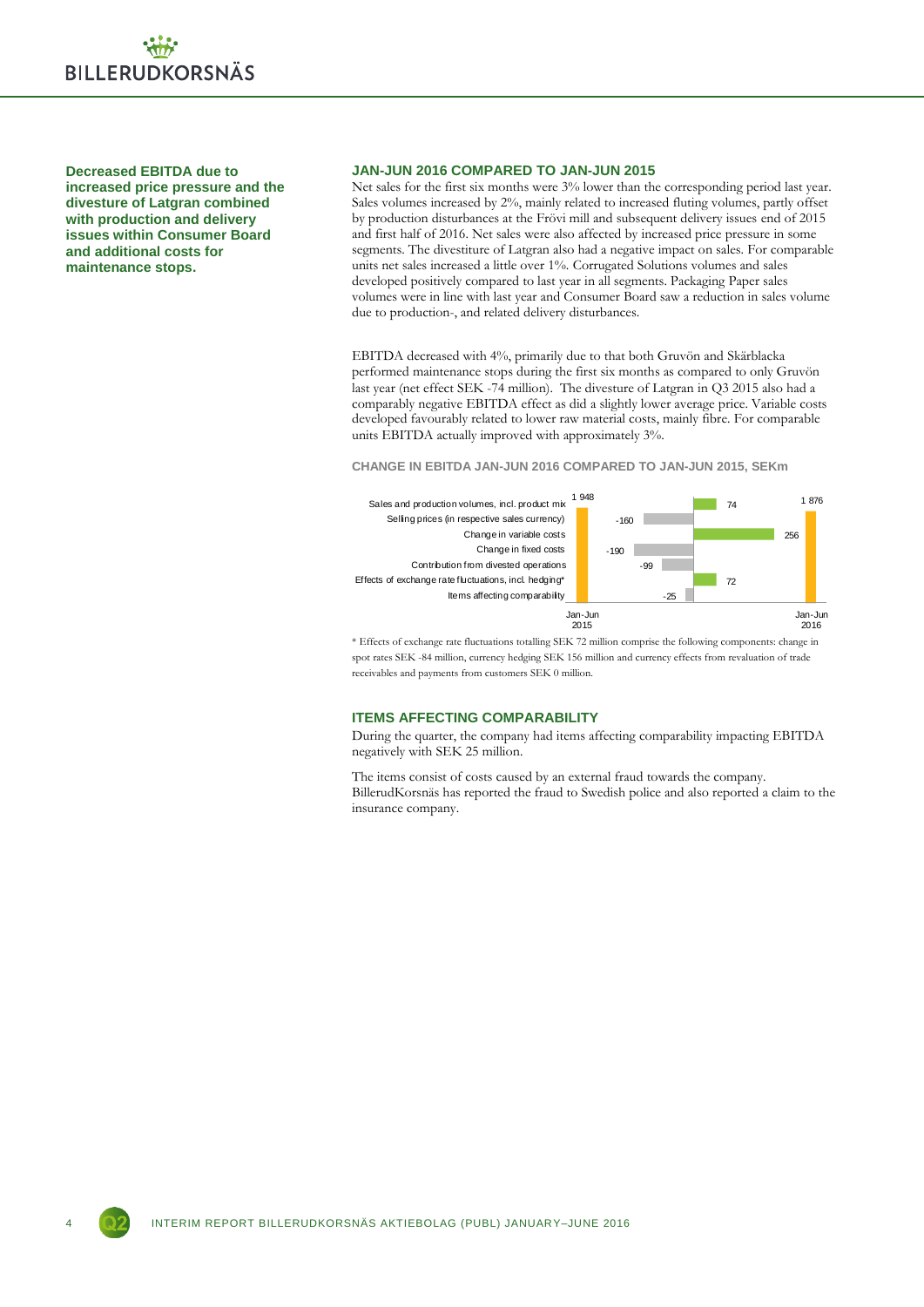### **Packaging Paper** business area

### KRAFT AND SACK PAPER FOR CUSTOMERS WITH TOUGH DEMANDS

Packaging Paper offers kraft and sack paper of premium quality plus smart solutions for customers in the industrial, medical equipment and consumer segments. The business area also sells surplus pulp that BillerudKorsnäs does not use in its own production $1$ .

**SHARE OF GROUP'S NET SALES Q2 2016**





#### **KEY FIGURES**

|                               | Quarter   |           | Jan-Jun | Full year |         |
|-------------------------------|-----------|-----------|---------|-----------|---------|
| <b>SEKm</b>                   | $Q2 - 16$ | $Q2 - 15$ | 2016    | 2015      | 2015    |
| Net sales                     | 2 0 8 5   | 2 1 7 6   | 4 172   | 4 3 5 8   | 8 5 5 2 |
| Net operating expenses, other | $-1819$   | $-1813$   | -3 548  | $-3560$   | -7 096  |
| <b>EBITDA</b>                 | 266       | 363       | 624     | 798       | 1456    |
| EBITDA, %                     | 13%       | 17%       | 15%     | 18%       | 17%     |
| Operating profit/loss         | 143       | 245       | 376     | 562       | 971     |
| Operating margin, %           | 7%        | 11%       | 9%      | 13%       | 11%     |
|                               |           |           |         |           |         |
| Sales volumes, ktonnes        | 295       | 288       | 590     | 588       | 1 1 6 3 |
| whereof packaging paper       | 190       | 180       | 376     | 378       | 733     |

### **Q2 2016 COMPARED TO Q2 2015**

Due to costs associated with annual maintenance shutdowns in Gruvön and Skärblacka, unfavourable development of currency exchange rates and lower pulp prices, EBITDA for the quarter decreased by 27% compared to the same period last year. Net sales decreased with 4% compared to Q2 2015. Lower pulp prices were partly offset by improved profitability in non-integrated production units.

#### **JAN-JUN 2016 COMPARED TO JAN-JUN 2015**

Due to lower pulp prices, unfavourable development of currency exchange rates and timing of annual maintenance shutdowns, EBITDA for the first half of the year decreased by 22% compared to the same period last year. Net sales decreased with 4% mainly due to lower pulp prices. The prices in local currency were on the same level as last year except for brown sack paper and pulp.

### **MARKET DEVELOPMENT**

The market situation remained stable during the quarter. The brown sack paper market improved seasonally compared to previous quarter in spite of some current market weakness. Prices in local currency were stable compared to previous quarter for all segments, except the brown sack paper where local prices decreased.

The market for NBSK pulp strengthened somewhat during the quarter compared to the previous quarter. Prices increased to approximately USD 810 per tonne at the end of the quarter, compared to approximately USD 790 at the end of the previous quarter. Price level on pulp at the end of Q2 2015 was USD 850.

#### **OUTLOOK**

1

During next quarter the overall Packaging Paper sales are expected to remain stable. Kraft paper market remains stable and the brown sack paper market is expected to remain somewhat slow. Prices in local currency are expected to be stable in the coming quarter.



<sup>&</sup>lt;sup>1</sup> The Packaging Paper business area buys and sells pulp at market price. The Group's net exposure in market pulp is estimated to average approximately 150 ktonnes annually.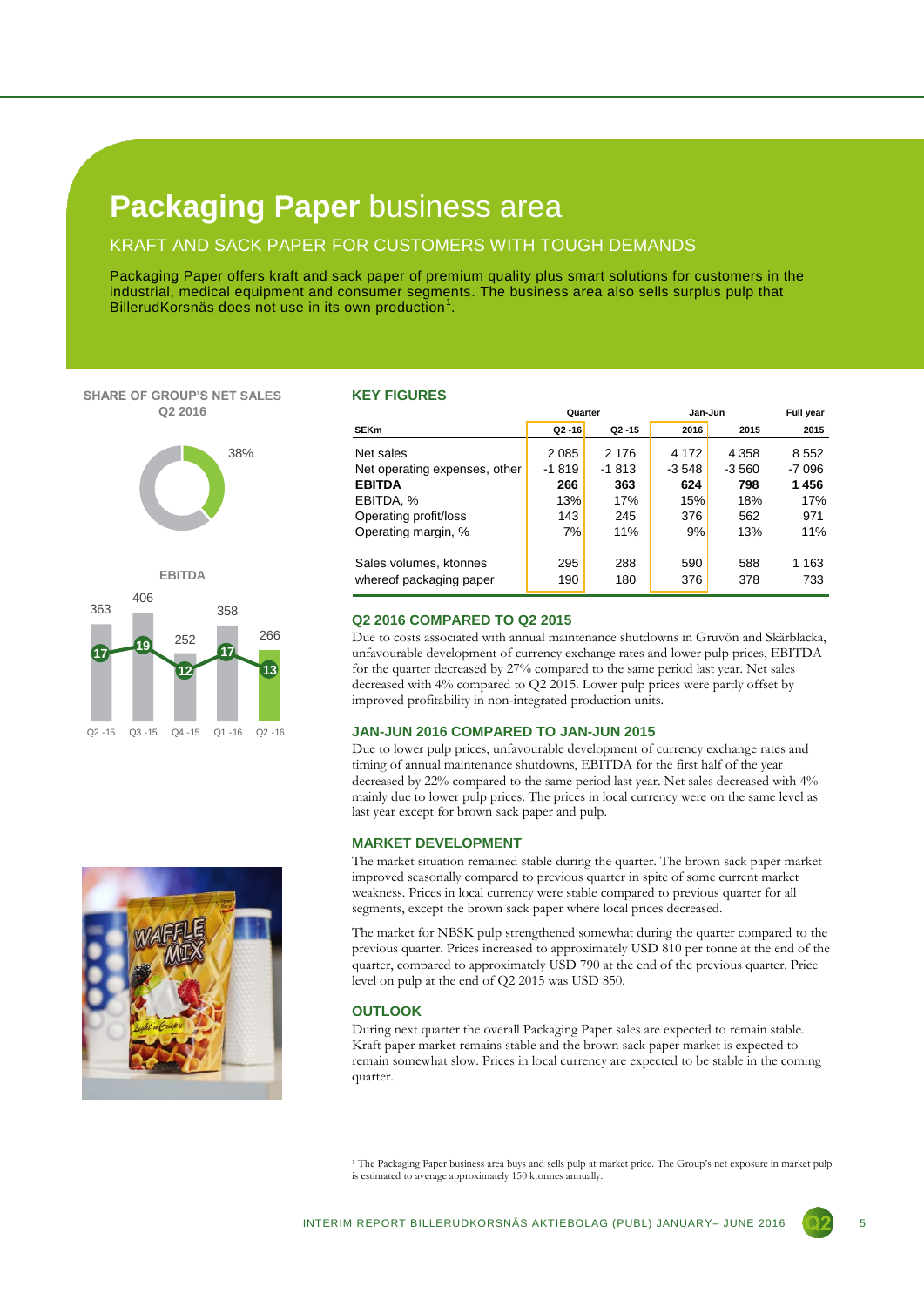# **Consumer Board** business area

### LIQUID PACKAGING BOARD AND CARTONBOARD WITH UNIQUE PROPERTIES

Consumer Board delivers packaging materials in high-quality board made from primary fibre for beverages, food products and various other consumer goods. Smart solutions in terms of function, design and material selection create added value for customers.

#### **SHARE OF GROUP'S NET SALES Q2 2016**







#### **KEY FIGURES**

|                               | Quarter   |           | Jan-Jun | <b>Full year</b> |         |
|-------------------------------|-----------|-----------|---------|------------------|---------|
| <b>SEKm</b>                   | $Q2 - 16$ | $Q2 - 15$ | 2016    | 2015             | 2015    |
| Net sales                     | 2 0 2 8   | 2 0 4 4   | 4 0 5 2 | 4 0 6 7          | 8006    |
| Net operating expenses, other | $-1549$   | $-1558$   | $-3089$ | $-3115$          | $-6349$ |
| <b>EBITDA</b>                 | 479       | 486       | 963     | 952              | 1657    |
| EBITDA, %                     | 24%       | 24%       | 24%     | 23%              | 21%     |
| Operating profit/loss         | 287       | 310       | 582     | 600              | 954     |
| Operating margin, %           | 14%       | 15%       | 14%     | 15%              | 12%     |
|                               |           |           |         |                  |         |
| Sales volumes, ktonnes        | 268       | 274       | 533     | 546              | 1 0 6 5 |
|                               |           |           |         |                  |         |

### **Q2 2016 COMPARED TO Q2 2015**

Due to lower sales volumes net sales decreased compared to Q2 2015. Sales volumes decreased with approximately 2% due to production disturbances in the Frövi mill during the fourth quarter 2015 and the first quarter 2016 and the subsequently reduced stock levels available for deliveries.

EBITDA decreased by 1% compared to Q2 2015, primarily due to the lower sales volumes.

### **JAN-JUN 2016 COMPARED TO JAN-JUN 2015**

Due to lower sales volumes net sales decreased compared to same period last year. Sales volumes decreased with approximately 2% due to production disturbances in the Frövi mill and the subsequently reduced stock level available for deliveries.

EBITDA increased by 1% compared to 2015, primarily due lower variable costs. The EBITDA improvement was offset by lower sales volumes.

### **MARKET DEVELOPMENT**

The order situation for liquid packaging board and cartonboard in the second quarter was stable and satisfactory with normal seasonal variances. Prices in local currency were stable compared to the previous quarter.

### **OUTLOOK**

Order situation for liquid packaging board and cartonboard are expected to continue to be stable and satisfactory with normal seasonal variances. Stock levels are recovering and production in the Frövi mill is more stable than previous quarters.



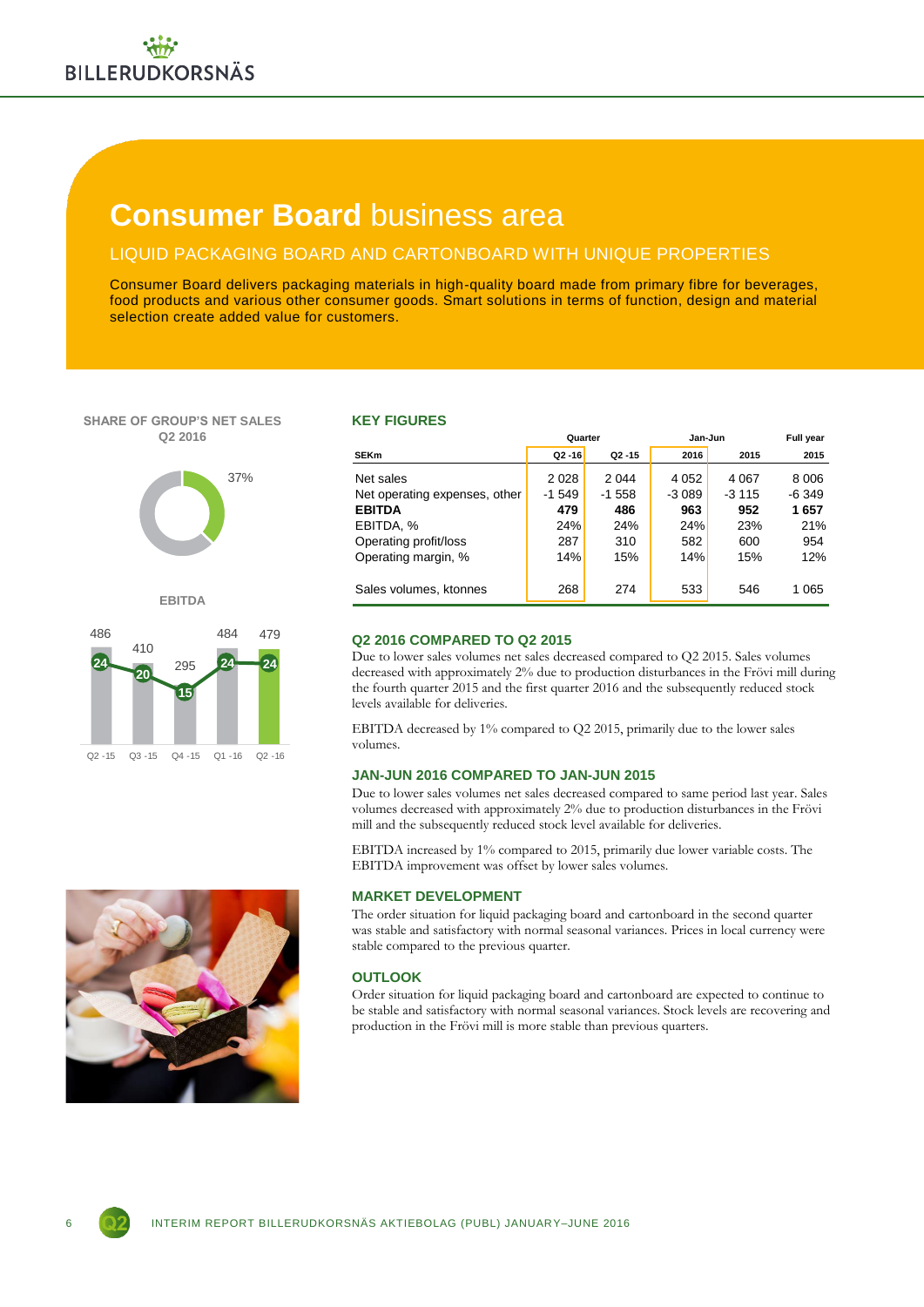## **Corrugated Solutions** business area

### STRONG FLUTING AND LINER ADD VALUE

Corrugated Solutions supplies materials to corrugated board manufacturers and packaging solutions to brand owners. The strong and light materials – fluting and liner – are used in corrugated boxes for fragile goods and demanding distribution systems. Smart packaging is delivered via the Managed Packaging concept, which delivers supply chain solutions and packaging optimisations for brand owners, with a view to challenging conventional solutions.

# **SHARE OF GROUP'S NET SALES Q2 2016** 15%

**EBITDA**



#### **KEY FIGURES**

|                               | Quarter   |           | Jan-Jun | <b>Full year</b> |         |
|-------------------------------|-----------|-----------|---------|------------------|---------|
| <b>SEKm</b>                   | $Q2 - 16$ | $Q2 - 15$ | 2016    | 2015             | 2015    |
| Net sales                     | 839       | 722       | 1718    | 1 5 2 3          | 3 3 2 9 |
| Net operating expenses, other | $-709$    | $-628$    | -1 371  | $-1252$          | $-2605$ |
| <b>EBITDA</b>                 | 130       | 94        | 347     | 271              | 724     |
| EBITDA, %                     | 15%       | 13%       | 20%     | 18%              | 22%     |
| Operating profit/loss         | 84        | 51        | 256     | 188              | 551     |
| Operating margin, %           | 10%       | 7%        | 15%     | 12%              | 17%     |
|                               |           |           |         |                  |         |
| Sales volumes, ktonnes        | 129       | 106       | 267     | 235              | 506     |
|                               |           |           |         |                  |         |

### **Q2 2016 COMPARED TO Q2 2015**

Net sales increased with 16% due to increased volume of fluting and growth for solution sales. Q2 2015 was affected by fluting volume loss due to rebuild of PM6 in Gruvön production unit.

EBITDA increased with 38% or SEK 36 million mainly due to increased sales and lower variable costs, partly offset by higher fixed costs and negative currency effects.

#### **JAN-JUN 2016 COMPARED TO JAN-JUN 2015**

Net sales increased with 13% mainly due to increased volume of fluting and growth for solution sales.

EBITDA increased with 28% or SEK 76 million mainly due to increased volume and lower variable costs, partly offset by negative currency effects and increased fixed costs.

### **MARKET DEVELOPMENT**

Order books, sales volumes and prices were stable for liner. Order book for fluting during the second quarter was affected by temporarily lower seasonal demand and poor fruit and vegetable harvest season in some markets, which resulted in price pressure. Solution sales continued to grow successfully and take onboard new business in Asia.

#### **OUTLOOK**

In general, the demand for fluting is anticipated to be stable during the next quarter, while the demand for liner continues to be higher than normal. Price for fluting is anticipated to be stable during the next quarter but on a slightly lower level compared to previous quarters. For liner there is a possibility for selective price increases due to high demand and stable order book.

BillerudKorsnäs has recruited Mikael Andersson to the position of Senior Vice President for Business Area Corrugated Solutions. Mr. Andersson has a solid experience from international sales and he knows the business in depth as he until recently held the position of Sales Director within the business area. Mr. Andersson will start in his new position on 1 August 2016.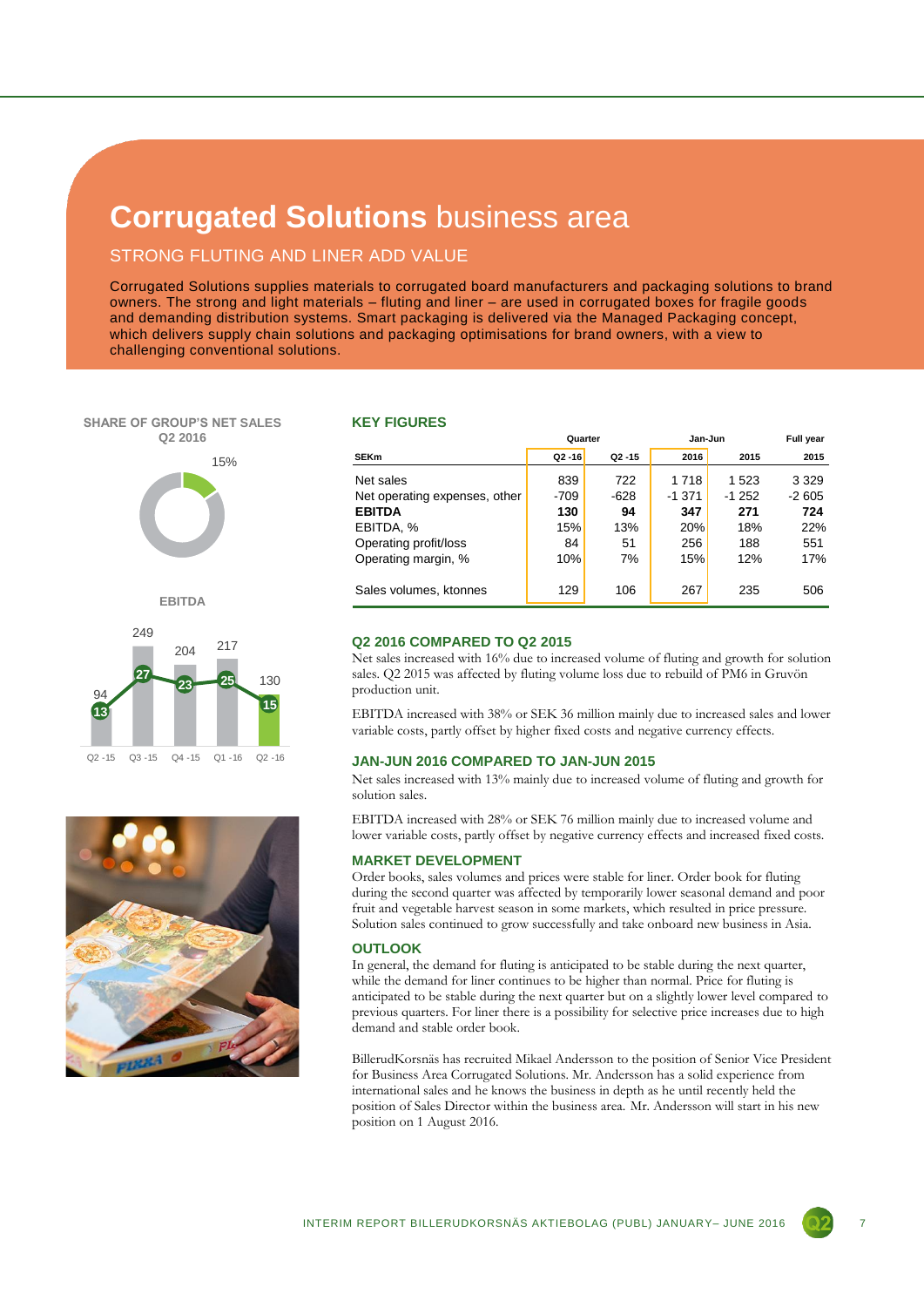**SEK 9 million earnings impact for the quarter.**

## Currency hedging

Currency hedging had an overall earnings impact of SEK 9 million (-11) for the second quarter and SEK 40 million (-117) for the first half of 2016 (compared to no hedging).

For the coming 15 months 53% of the forecasted net flows of EUR have been hedged at 9.48 (9.29) against SEK and 38% of the forecasted net flows of USD have been hedged at 8.43 (7.15) against SEK. 6% of the forecasted net flows of GBP have been hedged at 12.02 (11.45) against SEK.

The outstanding forward exchange contracts at 30 June 2016 had a market value of SEK 22 million, whereof SEK 7 million is the part of the contracts matched by trade receivables that has affected earnings in the second quarter. Accordingly, other contracts had a market value of SEK 15 million.

#### **HEDGED PORTION OF THE FORECASTED CURRENCY FLOWS FOR EUR, USD AND GBP AND EXCHANGE RATES AGAINST SEK (30 JUNE 2016)**

| Currency   |                          | Q3-16 | Q4-16 | Q1-17                    | Q <sub>2</sub> -17 | Q3-17                        | Total 15<br>months |
|------------|--------------------------|-------|-------|--------------------------|--------------------|------------------------------|--------------------|
| EUR        | Share of net flow        | 79%   | 79%   | 68%                      | 41%                | $\qquad \qquad \blacksquare$ | 53%                |
|            | Rate                     | 9.50  | 9.47  | 9.50                     | 9.47               | $\qquad \qquad \blacksquare$ | 9.48               |
| <b>USD</b> | Share of net flow        | 80%   | 62%   | 45%                      | 3%                 | ۰                            | 38%                |
|            | Rate                     | 8.51  | 8.41  | 8.33                     | 8.41               | $\qquad \qquad \blacksquare$ | 8.43               |
| <b>GBP</b> | Share of net flow        | 30%   |       |                          |                    |                              | 6%                 |
|            | Rate                     | 12.02 | -     | $\overline{\phantom{a}}$ | ٠                  | ۰                            | 12.02              |
| contracts* | Market value of currency | 11    | 4     | 4                        | 3                  | -                            | 22                 |

\*On 30 June 2016

The currency hedging policy is to hedge 0-80% of forecasted net flows over the coming 15 months. Any deviation from the policy must be approved by the Board of Directors.





### Investments and capital employed

Gross investments amounted to SEK 323 million (498) for the second quarter and SEK 577 million SEK (744) for the first half of 2016.

During the quarter, the Board of Directors approved an investment of approximately SEK 1 280 million for development of Skärblacka production unit into a world leading center for MG kraft paper. The investments will be carried out between 2016 and early 2018 and includes relocation of the MG machine in Tervasaari, Finland to the Skärblacka production unit in Sweden and also an investment in surface treatment capacity at existing MG production in Skärblacka. The start-ups of the relocated machine and the rebuilt production capacity are expected during Q4 2017 to Q1 2018. BillerudKorsnäs underlying investment level is approximately SEK 1 300 million per year. With the above investments the total investment level is expected to increase to approximately SEK 1 420 million in 2016 and approximately SEK 1 900 million in both 2017 and 2018.

Capital employed at 30 June 2016 amounted to SEK 17 435 million (17 774). Return on capital employed (ROCE), calculated over the past 12-month period, amounted to 14% (12%). Return on equity was 15% (15%).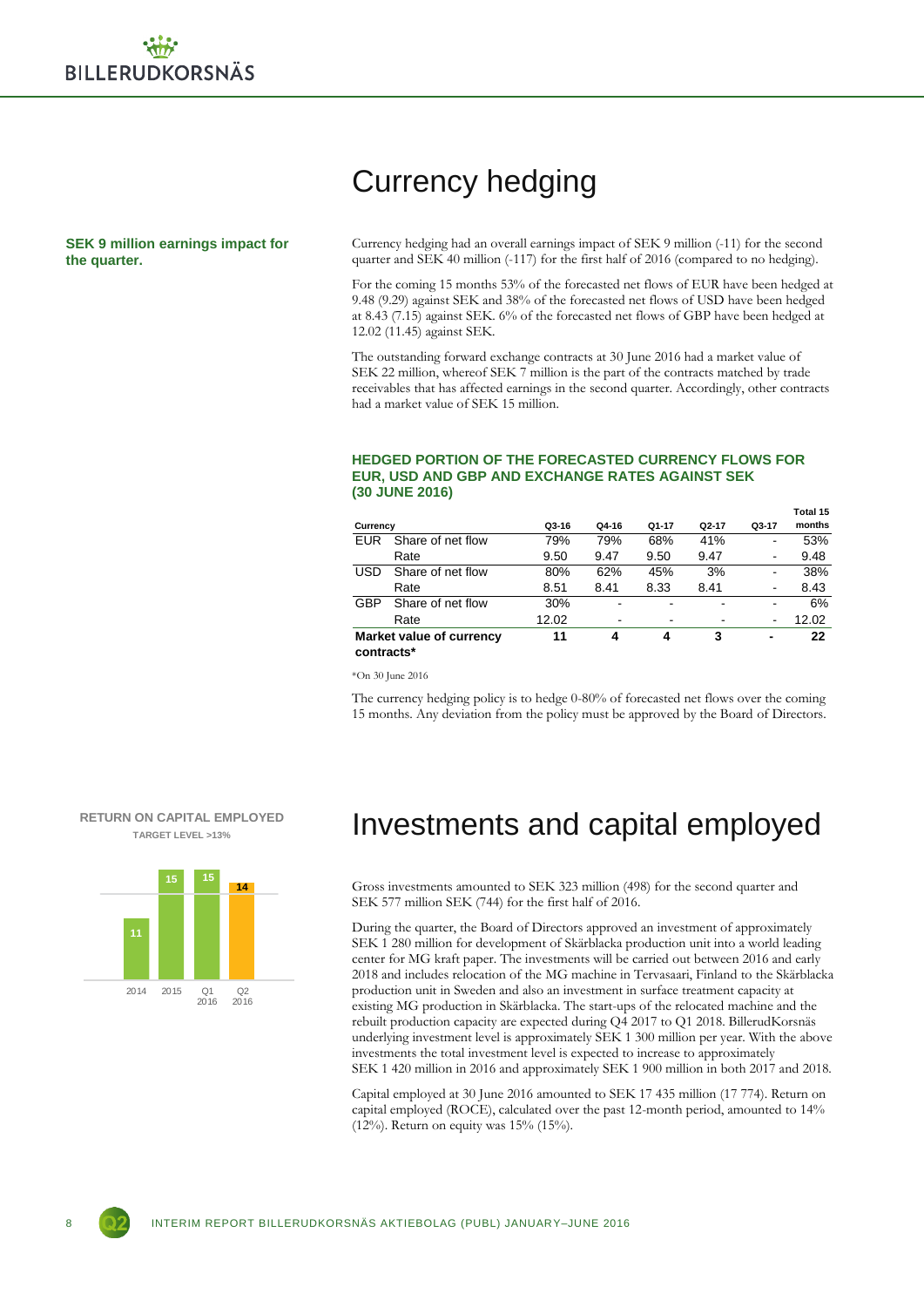### **NET DEBT/EBITDA TARGET LEVEL <2.5**



# Cash flow and financial position

### **SUMMARY CASH FLOW STATEMENT**

|                                     | Quarter   |           | Jan-Jun |        |  |
|-------------------------------------|-----------|-----------|---------|--------|--|
| <b>SEKm</b>                         | $Q2 - 16$ | $Q2 - 15$ | 2016    | 2015   |  |
| Operating surplus, etc.             | 840       | 897       | 1836    | 1918   |  |
| Change in working capital, etc.     | 168       | 28        | $-236$  | $-186$ |  |
| Net financial items, taxes, etc.    | -54       | $-104$    | -237    | 66     |  |
| Cash flow from operating activities | 954       | 821       | 1 3 6 3 | 1798   |  |
| Current net investments             | $-323$    | $-498$    | $-577$  | $-742$ |  |
| Operating cash flow                 | 631       | 323       | 786     | 1056   |  |

Operating cash flow during the first half of 2016 amounted to SEK 786 million (1 056). The decrease compared to same period last year was mainly due to repayment of preliminary tax payments of approximately SEK 300 million received in Q1 2015. Working capital in relation to sales was 11% for the quarter, compared to 12% for the previous quarter. The target is to have a working capital in relation to sales at 10% and we continue to work diligently to get back to that level.

Interest-bearing net debt on 30 June 2016 amounted to SEK 5 204 million (6 798). The Group's interest-bearing net debt in relation to EBITDA at the end of the period was 1.32 (1.92). The target is to have a ratio below 2.5.

### Financing

Interest-bearing debt amounted to SEK 4 998 million, an increase of SEK 592 million since the previous quarter. The change was related to dividend payout in May which was financed with short term debt. Term loans increased with SEK 400 million, and commercial papers with SEK 200 million, both recognised as short term debt. Compared to previous year, the interest-bearing debt decreased with SEK 1 193 million, mainly due to the divestment of SIA Latgran.

The syndicated revolving credit facility of SEK 5 500 million matures in 2019.

|                                    |             | Maturity, years |         |       | Total    |
|------------------------------------|-------------|-----------------|---------|-------|----------|
| Loan                               | Limit, SEKm | $0 - 1$         | $1 - 2$ | $2 -$ | utilized |
| Syndicated credit facilities       | 5 500       |                 |         |       |          |
| Term loans                         |             | 800             |         | 700   | 1 500    |
| Bond loans within MTN program      | 5 000       | 400             | 1800    |       | 2 2 0 0  |
| Commercial paper                   | 3 0 0 0     | 750             |         |       | 750      |
| Term Ioan, Bomhus Energi AB        |             | 38              | 41      | 468   | 547      |
| Other interest-bearing liabilities |             |                 |         |       |          |
| Group total                        |             | 1988            | 1842    | 1 168 | 4998     |

**TARGET LEVEL 50%** 69

**DIVIDEND POLICY**

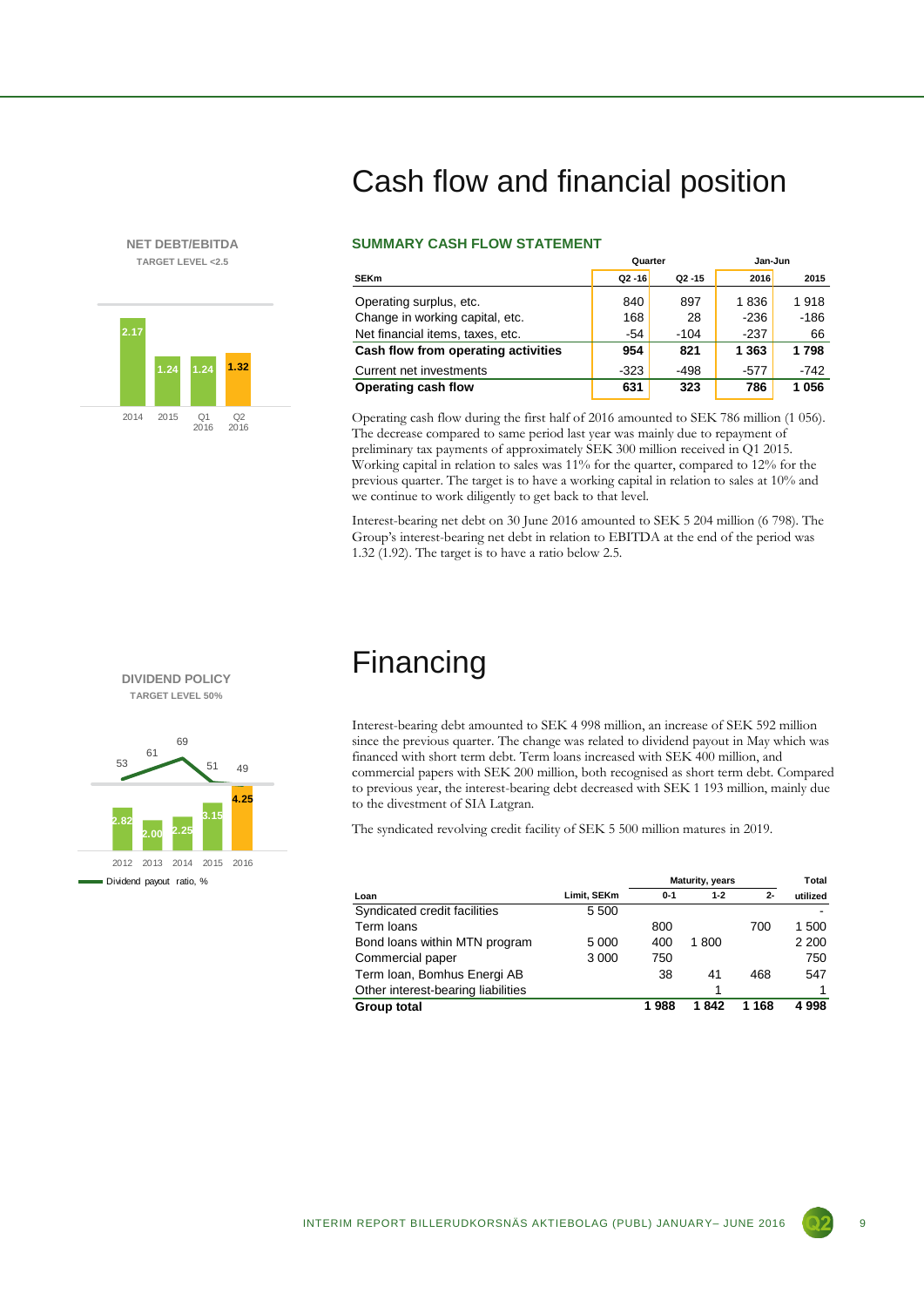### **Taxes**

The tax cost for the first half of 2016 amounted to SEK 240 million (254), equal to approximately 21% (22%) of profit before tax.

### Parent company

The parent company BillerudKorsnäs AB includes the sales organisation for the Nordic market and markets outside Europe, and the head office functions.

Operating profit for the first half of 2016 amounted to SEK 48 million compared with SEK -263 million for the first half of 2015. The increase is mainly due to changed principles for allocation of the parent company's costs to subsidiaries and from positive impact from hedging contracts and revaluations of accounts receivable.

The parent company hedges both its' own and the Group's net currency flows. The parent company's earnings include the results of these hedging measures. This result amounted for the second quarter to SEK 40 million (-117).

The average number of employees was 103 (92). Cash and bank balances and short-term investments amounted to SEK 351 million (7).

During the second quarter of 2016, the parent company was exposed to an external fraud. The fraud impacted the results negatively with SEK 25 million. BillerudKorsnäs has reported the fraud to Swedish police and also reported a claim to the insurance company.

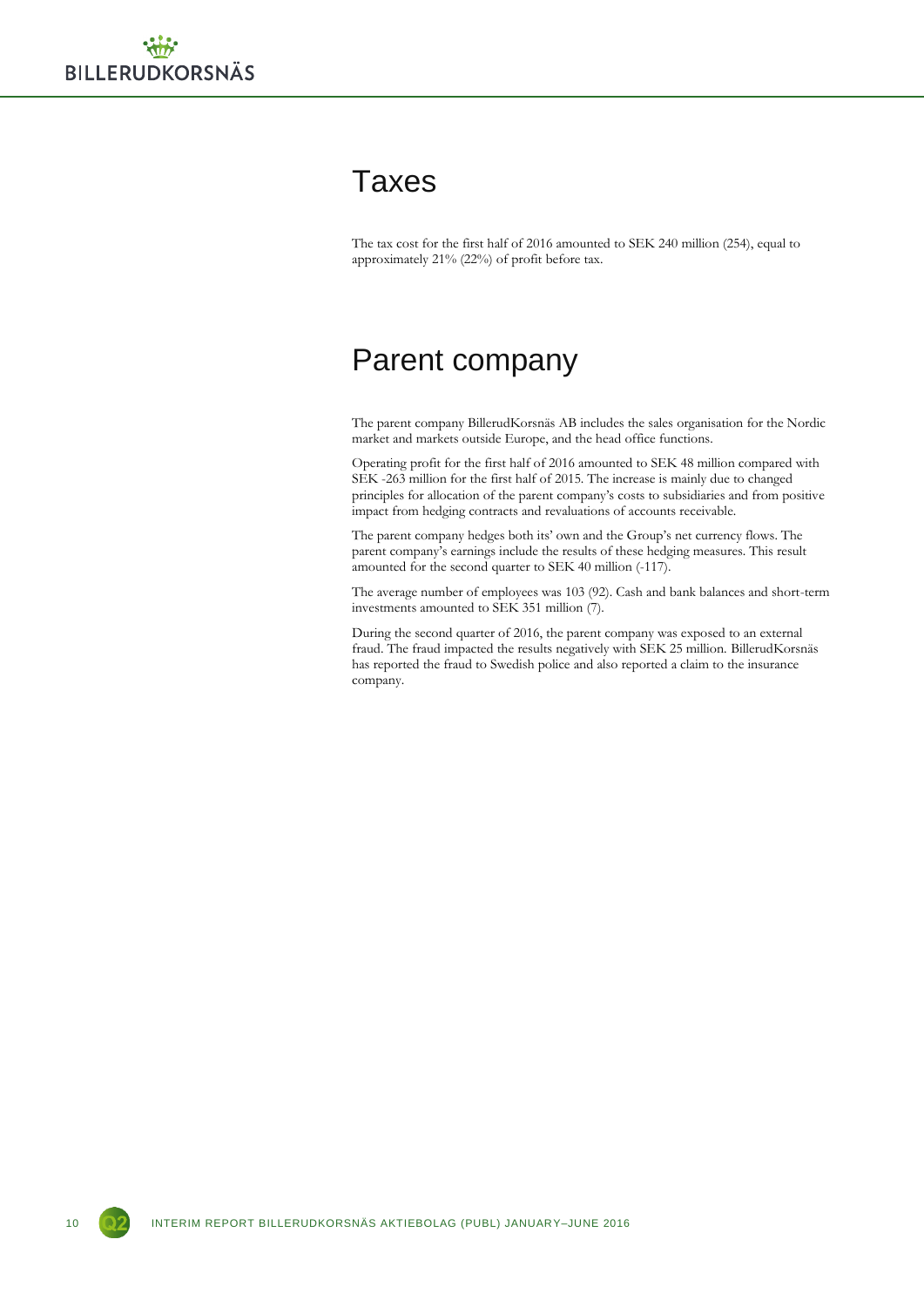### Seasonal effects

BillerudKorsnäs' business is to a relatively limited extent subject to seasonal fluctuations. The greatest impact is from periodic maintenance shutdowns, during which the unit concerned is idle for approximately a week. The loss of production results in somewhat lower deliveries over an extended period before, during and after the shutdown.

### **PLANNED MAINTENANCE SHUTDOWNS**

In addition to on-going maintenance during production, BillerudKorsnäs' production units normally also require more extensive maintenance at some time during the year. In order to carry out maintenance, production of pulp, paper and board is stopped. The cost of a maintenance shutdown mainly comprises the loss of volume related to the shutdown and fixed costs, mainly in the form of costs of maintenance and overtime work, as well as - to some extent - variable costs such as higher consumption of electricity and wood when production is restarted. The effects of shutdowns on earnings vary depending on the extent of measures carried out, their nature and the actual length of the shutdown. The estimated cost of shutdown is an assessment of the impact on earnings of a normal shutdown, compared to a quarter during which no periodic maintenance shutdown takes place.

### **ESTIMATED MAINTENANCE SHUTDOWN COST**

| Production<br>units | Estimated<br>shutdown cost <sup>1</sup> | Estimated breakdown of shutdown cost by | business area                   | <b>Planned dates of</b><br>maintenance shutdown |                      |
|---------------------|-----------------------------------------|-----------------------------------------|---------------------------------|-------------------------------------------------|----------------------|
|                     | <b>SEKm</b>                             | Packaging<br>Paper                      | <b>Consumer</b><br><b>Board</b> | Corrugated<br><b>Solutions</b>                  | 2016   2015<br>12014 |
| Gävle               | ~140                                    | $~1.5\%$                                | $~1.80\%$                       | ~15%                                            | Q3<br>Q3<br>Q4       |
| Gruvön              | ~130                                    | $~10\%$                                 | ~5%                             | ~1.55%                                          | Q2<br>Q2<br>Q2       |
| Frövi               | ~100                                    | $0\%$                                   | 100%                            | $0\%$                                           | Q4<br>Q3<br>Q4       |
| Skärblacka          | ~100                                    | $~1.85\%$                               | 0%                              | ~15%                                            | Q2<br>Q3<br>Q4       |
| Karlsborg           | ~155                                    | 100%                                    | $0\%$                           | $0\%$                                           | Q3<br>Q3<br>Q3       |
| Pietarsaari         | ~15                                     | 100%                                    | 0%                              | 0%                                              | Q2<br>O4             |

1 Maintenance shutdowns at Beetham, Rockhammar and Tervasaari have an insignificant effect on BillerudKorsnäs' total earnings.

Costs for planned maintenance shutdown reflect estimated cost impact for 2016. In Q2 2016, Gruvön and Skärblacka carried out planned maintenance shutdowns. Total costs for the shutdowns amounted to SEK 244 million which was SEK 24 million more than estimated.

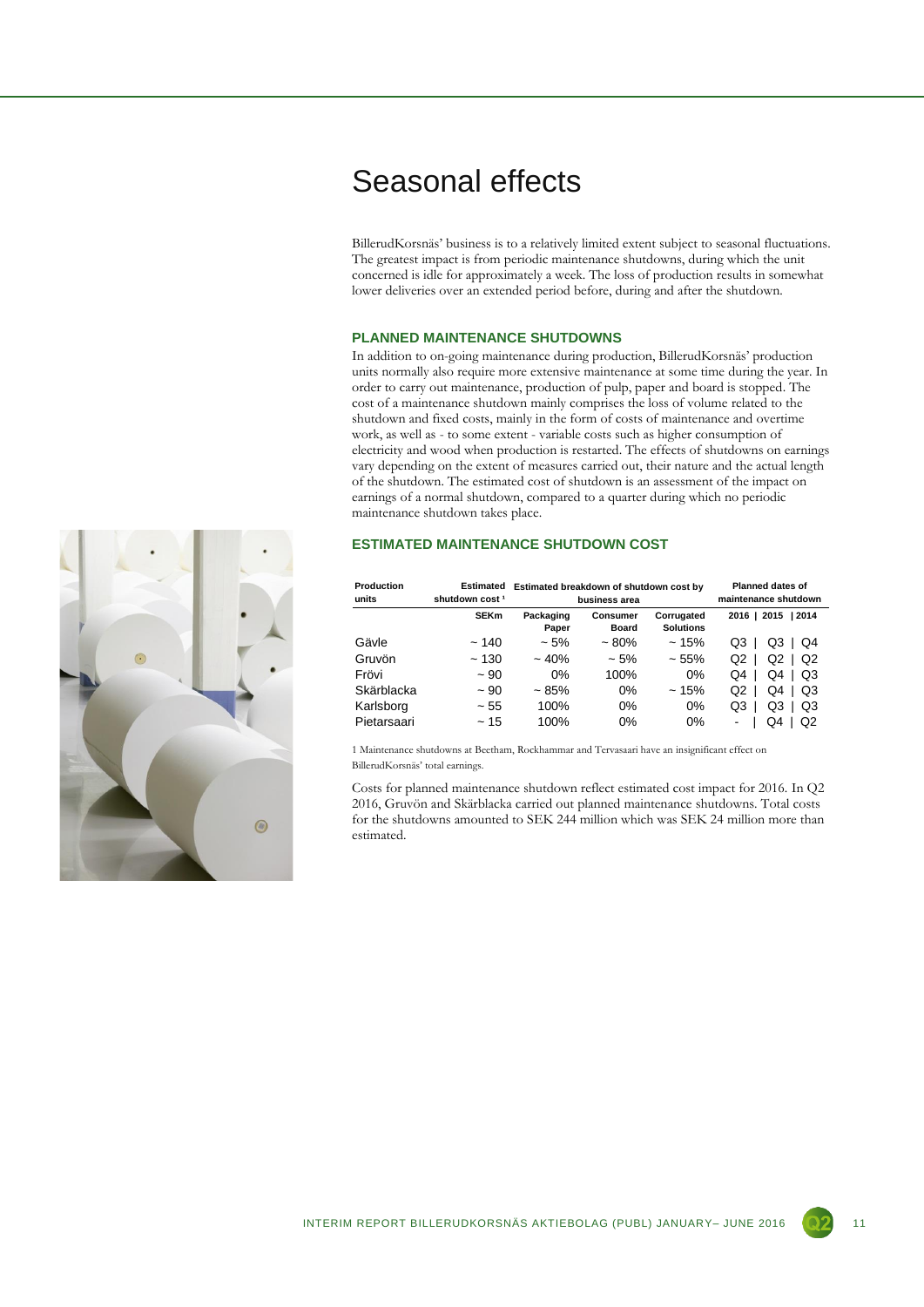

## Largest shareholders

#### **BILLERUDKORSNÄS' TEN LARGEST SHAREHOLDERS (30 JUNE 2016)**

|                                      | Number of   | Number of |
|--------------------------------------|-------------|-----------|
| Shareholder                          | shares      | votes, %  |
| <b>FRAPAG Beteiligungsholding AG</b> | 31 300 000  | 15.1      |
| AMF Insurance & Funds                | 19 699 589  | 9.5       |
| Swedbank Robur Funds                 | 9 355 053   | 4.5       |
| Fourth Swedish National Pension Fund | 6862376     | 3.3       |
| Lannebo Funds                        | 6 302 204   | 3.0       |
| Handelsbanken Funds                  | 5 900 339   | 2.8       |
| Alecta                               | 5 200 000   | 2.5       |
| DFA Funds (USA)                      | 3 960 249   | 1.9       |
| Catella Funds                        | 3 194 307   | 1.5       |
| Norges Bank Investment Management    | 2 435 934   | 1.2       |
| <b>Total 10 largest shareholders</b> | 94 210 051  | 45.3      |
| Total number of shares in the market | 207 089 336 | 100.0     |

### Distribution of shares

#### **DISTRIBUTION OF SHARES (30 JUNE 2016)**

| Registered number of shares          | 208 219 834 |
|--------------------------------------|-------------|
| Bought back shares                   | -1 130 498  |
| Total number of shares in the market | 207 089 336 |

### Long-term incentive program 2016

At the 2016 AGM, it was resolved that a long-term incentive programme (LTIP 2016) should be introduced at BillerudKorsnäs, combined with a transfer of individual holdings of own shares. BillerudKorsnäs has already two existing long-term incentive programmes (LTIP 2014 and LTIP 2015).

The objective of LTIP 2016 is to underpin BillerudKorsnäs' ability to retain its best talents for critical leadership positions, as well as to spur those participating into increased efforts by linking their interests and viewpoints with those of the shareholders. The programme comprises up to 100 executive officers, other key employees and talents in the BillerudKorsnäs Group. LTIP 2016 runs for three years starting in 2016. LTIP 2016 has similar structure as earlier long-term incentive programs (2010-2015). Its outcome will be determined by the extent to which various financial performance requirements are achieved. The maximum number of BillerudKorsnäs shares encompassed by LTIP 2016 is 305 202, corresponding to approximately 0.15% of the total number of BillerudKorsnäs shares outstanding and the number of votes to be cast. The maximum estimated cost of LTIP 2016 is estimated at approximately SEK 84 million, including social security costs of SEK 50 million.

More information on LTIP 2016 is available in the documents for the 2016 AGM, which are available on BillerudKorsnäs' website.

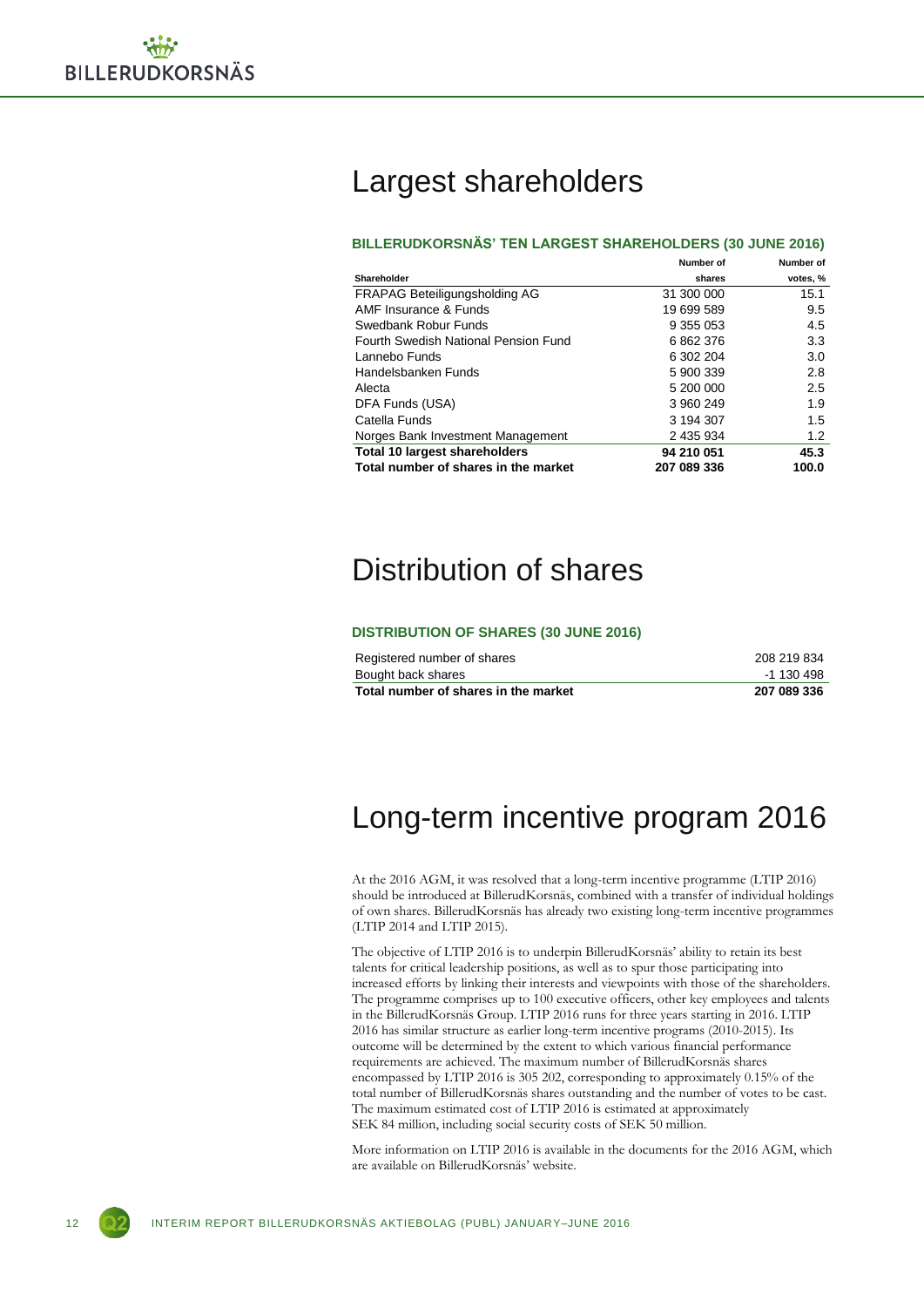## Significant risks and uncertainties

BillerudKorsnäs' products are generally dependent on the business cycle, in terms of both price development and potential sales volumes. The Group is exposed to currency fluctuations, since most revenues are invoiced in foreign currency, while a large part of operating expenses are in SEK. A more in-depth description of risks and a sensitivity analysis is provided on pages 24-30 of the 2015 Annual Report.

### Related party transactions

No transactions have taken place between BillerudKorsnäs and related parties that significantly affect the company's position and earnings.

### Events after the end of the quarter

No significant events have occurred after the end of the quarter.

### **FINANCIAL CALENDAR**

**Q3 2016 – 21 October 2016 Year-end report 2016 – 2 February 2017 Q1 2017 – 20 April 2017 2017 Annual general Meeting – 10 May 2017 Q2 2017 – 18 July 2017 Q3 2017 – 17 October 2017**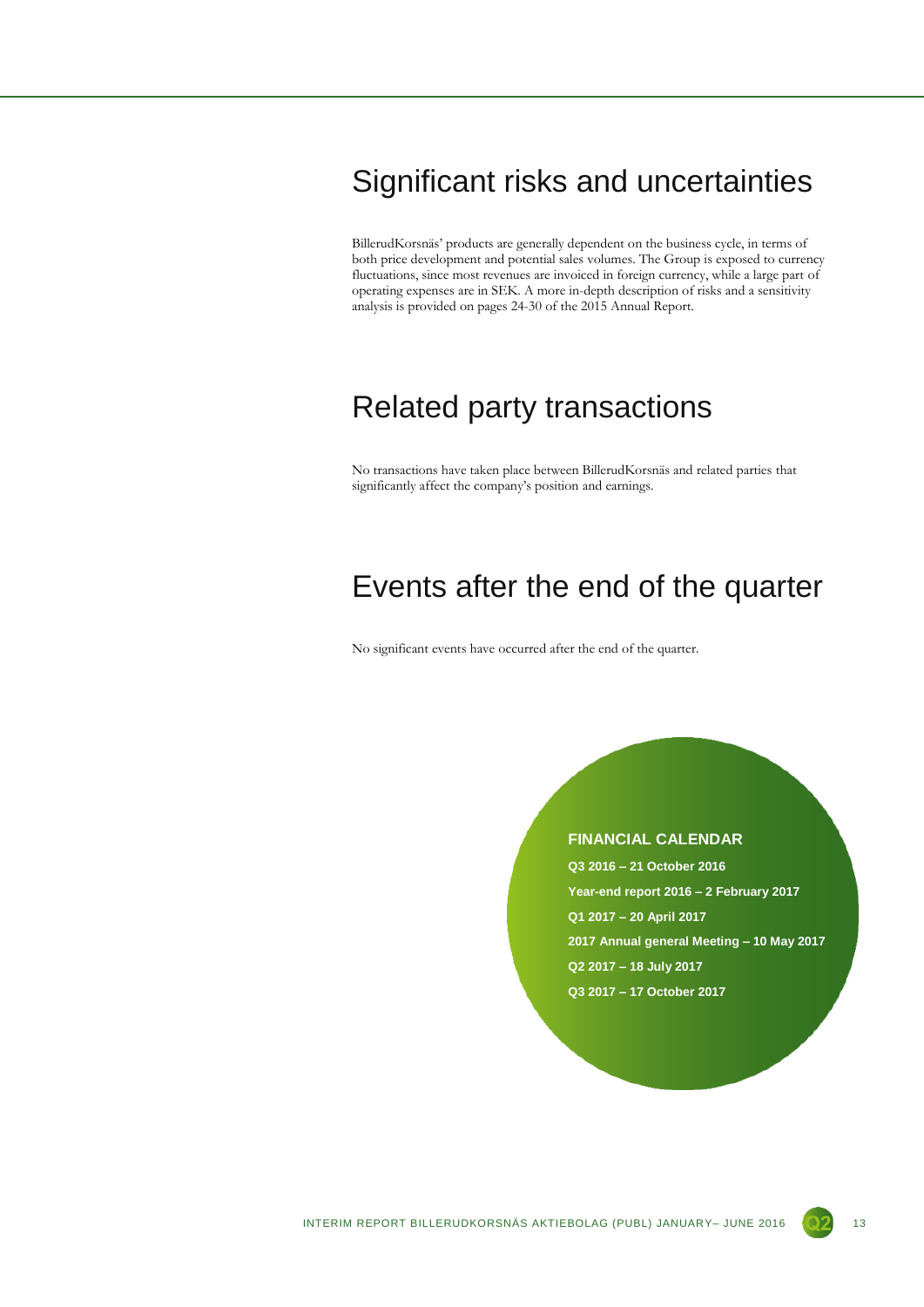The undersigned hereby confirm that this mid-year report provides a true and fair view of the parent company's and Group's operations, position and performance, and describes material risks and uncertainties faced by the parent company and Group companies.

Solna, 19 July 2016 BillerudKorsnäs AB (publ)

*Chairman Member*

Andrea Gisle Joosen Bengt Hammar<br>Member Member *Member Member*

Mikael Hellberg Jan Homan *Member Member*

*Member Member*

*Member Member*

Lennart Holm Michael M.F. Kaufmann<br>
Chairman Member Member

Gunilla Jönson Kristina Schauman

Kjell Olsson Gunnevi Lehtinen Johansson

Per Lindberg *President and CEO*

This information is information that BillerudKorsnäs AB (publ) is obliged to make public pursuant to the EU Market Abuse Regulation and the Securities Markets Act. This information has been prepared in both a Swedish and an English version. The report has not been reviewed by the company's auditors.

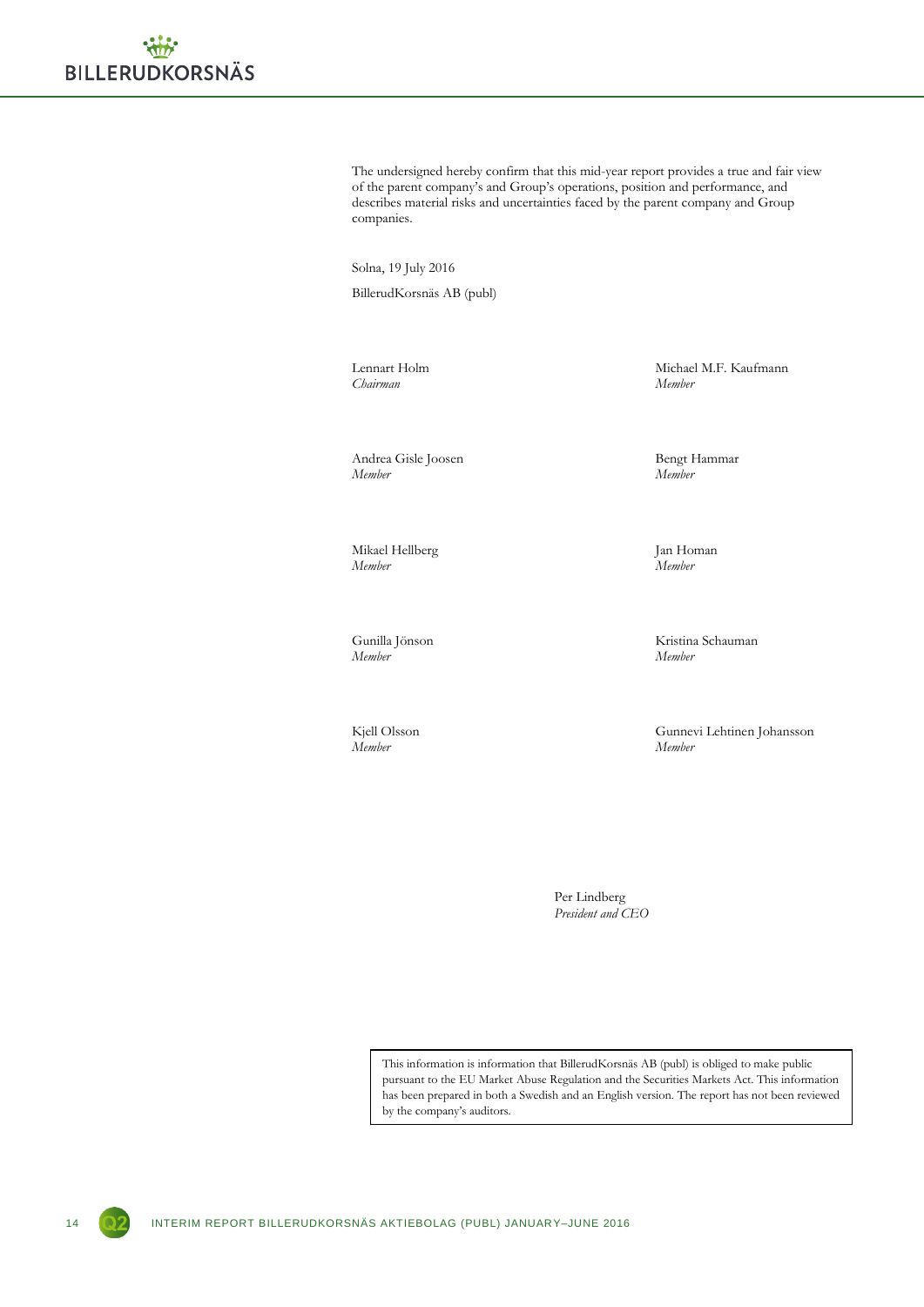

**BillerudKorsnäs is able to offer the customer a complete solution all the way to the packaged product.** FreeForm packaging joint venture, together with Italian machine manufacturer Curti, sells a complete system comprising a FreeFormPack machine and deliveries of FibreForm® material.

**BillerudKorsnäs FibreForm® is a paper with many advantages.** Its high elasticity means the material can be shaped to produce thermoformed and deep-drawn food and consumer packaging such as trays and blister packs.

FibreForm® is also cost-effective and offers environmental benefits, making it a strong alternative to plastics.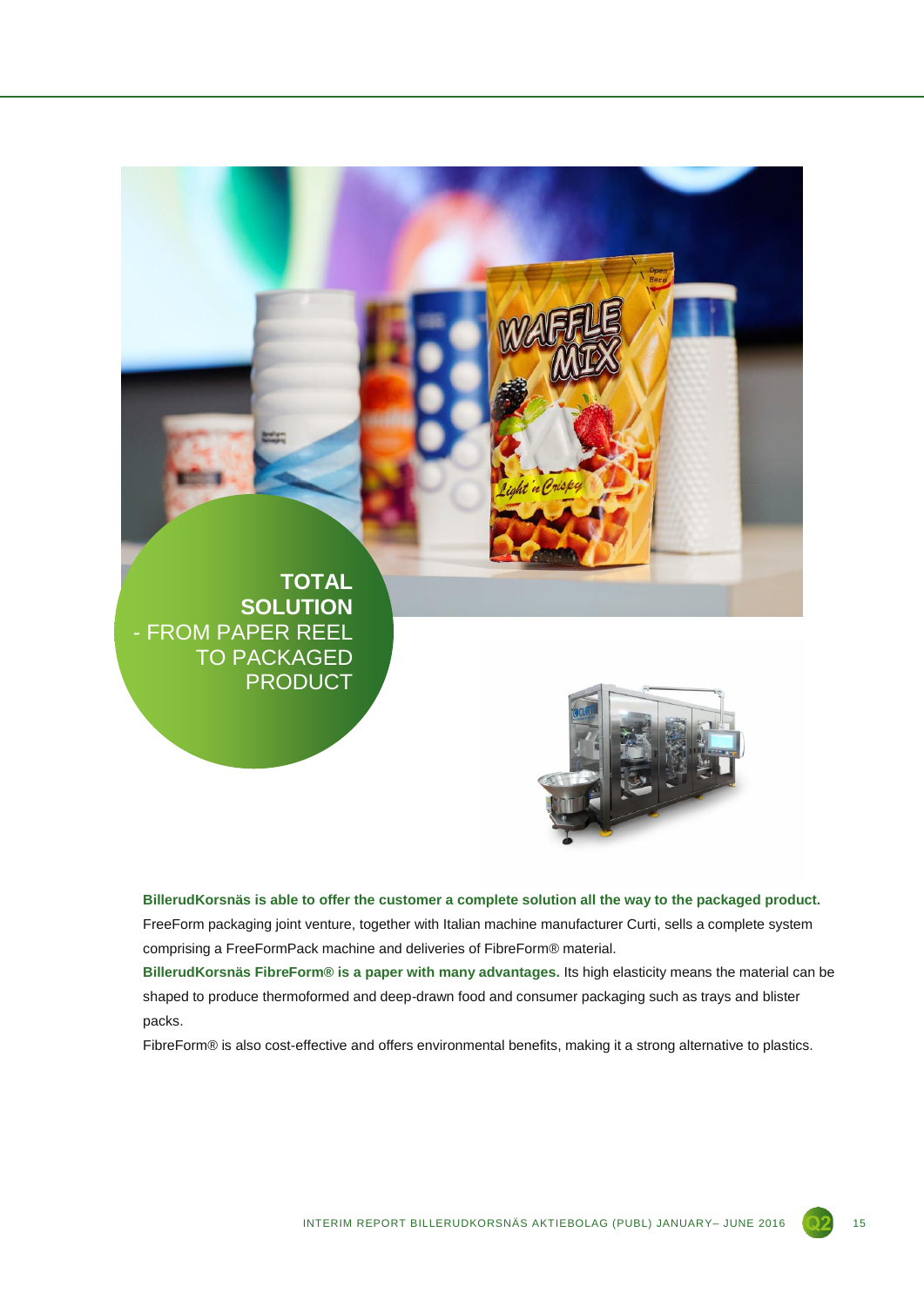# BillerudKorsnäs Group

Summarised income statement

|                                                         | Quarter   |         |                    | Jan-Jun | Full year |           |
|---------------------------------------------------------|-----------|---------|--------------------|---------|-----------|-----------|
| <b>SEKm</b>                                             | $Q2 - 16$ | Q1-16   | Q <sub>2</sub> -15 | 2016    | 2015      | 2015      |
| Net sales                                               | 5 4 3 9   | 5 3 5 7 | 5 4 8 9            | 10796   | 11 123    | 21 814    |
| Other income                                            | 46        | 30      | 38                 | 76      | 86        | 594       |
| <b>Operating income</b>                                 | 5485      | 5 3 8 7 | 5 5 2 7            | 10872   | 11 209    | 22 408    |
| Change in inventories                                   | 6         | 101     | -5                 | 107     | $-46$     | $-214$    |
| Raw materials and consumables                           | $-2555$   | $-2624$ | $-2756$            | $-5179$ | $-5560$   | $-10.597$ |
| Other external costs                                    | $-1211$   | $-1008$ | $-1033$            | $-2219$ | $-2056$   | $-4421$   |
| Employee benefits expense                               | -866      | -839    | -836               | $-1705$ | $-1.599$  | $-3167$   |
| Depreciation and impairment of non-current assets       | $-360$    | $-359$  | $-355$             | $-719$  | $-708$    | $-1417$   |
| Profit/Loss from participations in associated companies |           |         |                    |         |           | -6        |
| <b>Operating expenses</b>                               | -4 986    | -4729   | $-4985$            | -9715   | $-9969$   | $-19822$  |
| <b>Operating profit/loss</b>                            | 499       | 658     | 542                | 1 1 5 7 | 1 240     | 2586      |
| Financial income and expenses                           | 2         | $-38$   | $-26$              | $-36$   | $-79$     | $-175$    |
| Profit/Loss before tax                                  | 501       | 620     | 516                | 1 1 2 1 | 1 1 6 1   | 2411      |
| Taxes                                                   | $-101$    | $-139$  | $-113$             | $-240$  | $-254$    | -443      |
| Net profit/loss for the period                          | 400       | 481     | 403                | 881     | 907       | 1968      |
| Profit/Loss attributable to:                            |           |         |                    |         |           |           |
| Owners of the parent company                            | 400       | 481     | 397                | 881     | 889       | 1811      |
| Non-controlling interests                               |           |         | 6                  |         | 18        | 157       |
| Net profit/loss for the period                          | 400       | 481     | 403                | 881     | 907       | 1968      |
| Earnings per share, SEK                                 | 1.93      | 2.33    | 1.92               | 4.26    | 4.30      | 8.75      |
| Diluted earnings per share, SEK                         | 1.93      | 2.32    | 1.92               | 4.25    | 4.29      | 8.73      |

### Summarised statement of comprehensive income

|                                                                    |           | Quarter |           |       | Jan-Jun |         |
|--------------------------------------------------------------------|-----------|---------|-----------|-------|---------|---------|
| <b>SEKm</b>                                                        | $Q2 - 16$ | Q1-16   | $Q2 - 15$ | 2016  | 2015    | 2015    |
| Net profit/loss for the period                                     | 400       | 481     | 403       | 881   | 907     | 1968    |
| Other comprehensive income                                         |           |         |           |       |         |         |
| Items that will not be reclassified to profit or loss              |           |         |           |       |         |         |
| Actuarial gains or losses on defined benefit pension plans         |           |         | $-63$     |       | $-63$   | $-28$   |
| Tax attributable to items not to be reclassified to profit or loss |           |         | 14        |       | 14      | 6       |
| Total items never reclassified to profit or loss                   | ٠         |         | $-49$     |       | $-49$   | $-22$   |
| Items that have been or may be reclassified subsequently to        |           |         |           |       |         |         |
| profit or loss                                                     |           |         |           |       |         |         |
| Differences arising from the translation of foreign operations'    |           |         |           |       |         |         |
| accounts                                                           | 25        | 4       | $-12$     | 29    | $-51$   | -82     |
| Change in fair value of shareholding in Bergvik Skog               | $-39$     |         | $-5$      | $-38$ | $-3$    | 456     |
| Change in fair value of cash flow hedges                           | $-37$     | 14      | 97        | $-23$ | 150     | 141     |
| Tax attributable to items that have been or may be reclassified    |           |         |           |       |         |         |
| subsequently to profit or loss                                     | 8         | $-3$    | $-22$     | 5     | $-33$   | $-31$   |
| Total items that have been or may be reclassified subsequently     | $-43$     | 16      | 58        | $-27$ | 63      | 484     |
| to profit or loss                                                  |           |         |           |       |         |         |
| Total comprehensive income for the period                          | 357       | 497     | 412       | 854   | 921     | 2 4 3 0 |
| Attributable to:                                                   |           |         |           |       |         |         |
| Owners of the parent company                                       | 357       | 497     | 406       | 854   | 905     | 2 2 7 8 |
| Non-controlling interests                                          |           |         | 6         |       | 16      | 152     |
| Total comprehensive income for the period                          | 357       | 497     | 412       | 854   | 921     | 2 4 3 0 |

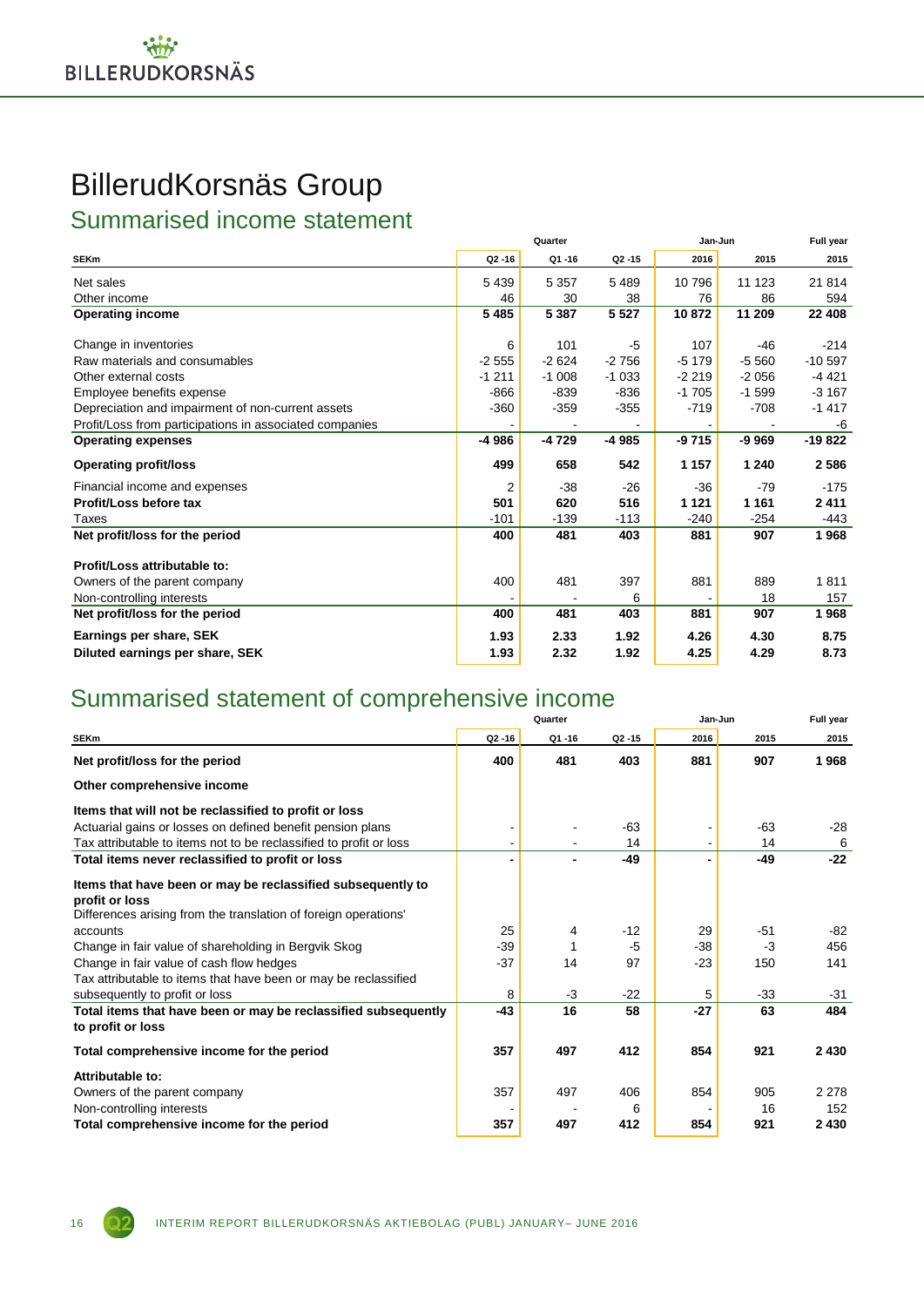### Summarised balance sheet

|                                                               | 30 Jun   | 30 Jun  | 31 Dec  |
|---------------------------------------------------------------|----------|---------|---------|
| <b>SEKm</b>                                                   | 2016     | 2015    | 2015    |
| Intangible assets                                             | 2 3 4 0  | 2429    | 2 3 8 4 |
| Property, plant and equipment                                 | 14 7 32  | 14 5 68 | 14 812  |
| Other non-current assets                                      | 1 300    | 852     | 1 3 4 1 |
| <b>Total non-current assets</b>                               | 18 372   | 17849   | 18 537  |
| Inventories                                                   | 2950     | 3 0 2 4 | 2842    |
| Accounts receivable                                           | 2625     | 2630    | 2512    |
| Other current assets                                          | 789      | 705     | 1 0 0 4 |
| Assets classified as held for sale <sup>1</sup>               |          | 611     |         |
| Cash and cash equivalents                                     | 551      | 214     | 188     |
| <b>Total current assets</b>                                   | 6915     | 7 1 8 4 | 6 5 4 6 |
| <b>Total assets</b>                                           | 25 287   | 25 033  | 25 083  |
| Equity attributable to owners of the parent company           | 12 2 3 2 | 10873   | 12 253  |
| Non-controlling interests                                     |          | 105     | 165     |
| <b>Total equity</b>                                           | 12 232   | 10978   | 12 4 18 |
| Interest-bearing liabilities                                  | 3 0 0 9  | 3746    | 3 0 27  |
| Provisions for pensions                                       | 768      | 825     | 783     |
| Other provisions                                              | 45       | 57      | 45      |
| Deferred tax liabilities                                      | 3 1 7 4  | 2955    | 3 1 8 6 |
| <b>Total non-current liabilities</b>                          | 6996     | 7583    | 7 041   |
| Interest-bearing liabilities                                  | 1988     | 2 4 4 5 | 1 3 6 8 |
| Accounts payables                                             | 2556     | 2551    | 2679    |
| Other liabilities and provisions                              | 1515     | 1 3 8 0 | 1577    |
| Liabilities associated with assets held for sale <sup>1</sup> |          | 96      |         |
| <b>Total current liabilities</b>                              | 6 0 5 9  | 6472    | 5 6 24  |
| <b>Total equity and liabilities</b>                           | 25 287   | 25 033  | 25 083  |

1 Assets and liabilities associated with the divestiture of SIA Latgran.

### Summarised statement of changes in equity

|                                                         | Jan-Jun  | Full year |         |
|---------------------------------------------------------|----------|-----------|---------|
| <b>SEKm</b>                                             | 2016     | 2015      | 2015    |
| <b>Opening balance</b>                                  | 12 4 18  | 10 704    | 10704   |
| Comprehensive income for the period                     | 854      | 921       | 2 4 3 0 |
| Share-based payment to be settled in equity instruments | 4        | 4         | 11      |
| Dividend to owners of the parent company                | $-880$   | $-651$    | -651    |
| Dividend to non-controlling interests                   | $-164$   |           | -76     |
| <b>Closing balance</b>                                  | 12 232   | 10 978    | 12 418  |
| Equity attributable to:                                 |          |           |         |
| Owners of the parent company                            | 12 2 3 2 | 10873     | 12 253  |
| Non-controlling interests                               |          | 105       | 165     |
| <b>Closing balance</b>                                  | 12 232   | 10 978    | 12 418  |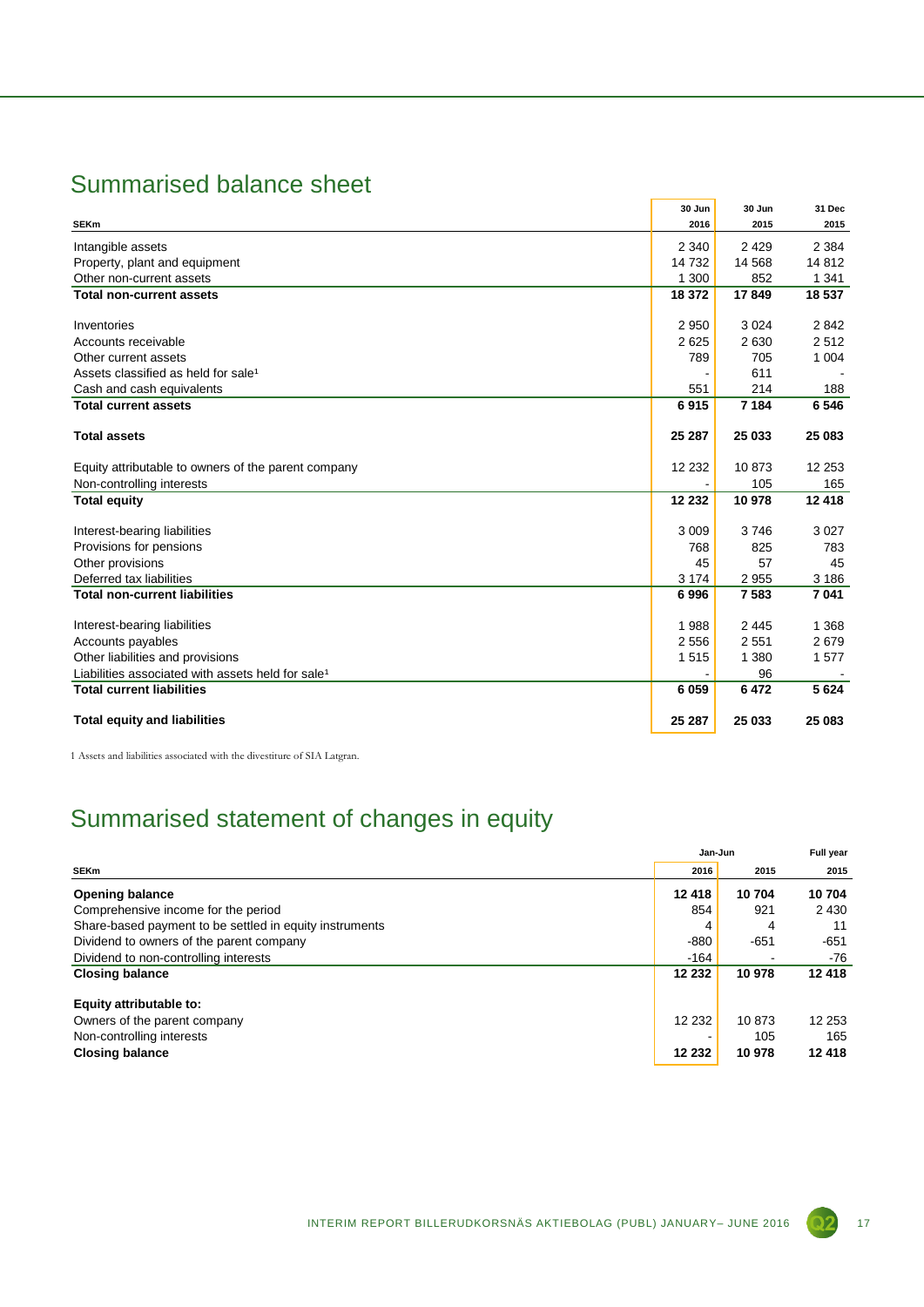### Summarised statement of cash flow

|                                                        |           | Quarter |           | Jan-Jun | Full year      |         |
|--------------------------------------------------------|-----------|---------|-----------|---------|----------------|---------|
| <b>SEKm</b>                                            | $Q2 - 16$ | Q1-16   | $Q2 - 15$ | 2016    | 2015           | 2015    |
| Operating surplus, etc.*                               | 840       | 996     | 897       | 1836    | 1918           | 3622    |
| Change in working capital, etc.                        | 168       | $-404$  | 28        | $-236$  | $-186$         | 120     |
| Net financial items, taxes, etc.                       | $-54$     | $-183$  | $-104$    | $-237$  | 66             | -84     |
| Cash flow from operating activities                    | 954       | 409     | 821       | 1 3 6 3 | 1798           | 3658    |
| Investments in property, plant and equipment           | $-323$    | $-254$  | -496      | $-577$  | $-742$         | $-1672$ |
| Acquisition of financial assets                        |           |         | $-2$      |         | $-2$           | $-38$   |
| Sales of subsidiary                                    |           |         |           |         |                | 941     |
| <b>Business combinations</b>                           | -6        |         |           | -6      |                |         |
| Disposal of property, plant and equipment              |           |         |           |         | $\overline{2}$ | 9       |
| Cash flow from investing activities                    | $-329$    | $-254$  | -498      | $-583$  | -742           | -760    |
| Change in interest-bearing receivables                 | 5         |         | -5        | 5       | -6             |         |
| Change in interest-bearing liabilities                 | 594       | 12      | 23        | 606     | -894           | $-2687$ |
| Dividend to owners of the parent company               | -880      |         | $-651$    | $-880$  | $-651$         | $-651$  |
| Dividend to non-controlling interests                  | -62       | $-103$  |           | $-165$  |                | $-76$   |
| Cash flow from financing activities                    | $-343$    | -91     | $-633$    | -434    | $-1551$        | $-3414$ |
| Total cash flow (=change in cash and cash equivalents) | 282       | 64      | $-310$    | 346     | $-495$         | $-516$  |
| Cash and cash equivalents at start of period           | 257       | 188     | 545       | 188     | 737            | 737     |
| Translation differences in cash and cash equivalents   | 12        | 5       | $-21$     | 17      | $-28$          | $-33$   |
| Cash and cash equivalents at the end of the period     | 551       | 257     | 214       | 551     | 214            | 188     |

\* The amount for the period January-June 2016 takes into account operating profit of SEK 1 157 million, reversed depreciation SEK 719 million, decrease in pension liabilities SEK -25 million, other provisions SEK -16 million, net of produced and sold electricity certificates and sold emission rights SEK -3 million and incentive programmes SEK 4 million. The amount for the period January-June 2015 takes into account operating profit of SEK 1 240 million, reversed depreciation SEK 708 million, decrease in pension liabilities SEK -7 million, other provisions SEK -11 million, net of produced and sold electricity certificates and sold emission rights SEK -16 million and incentive programmes SEK 4 million.

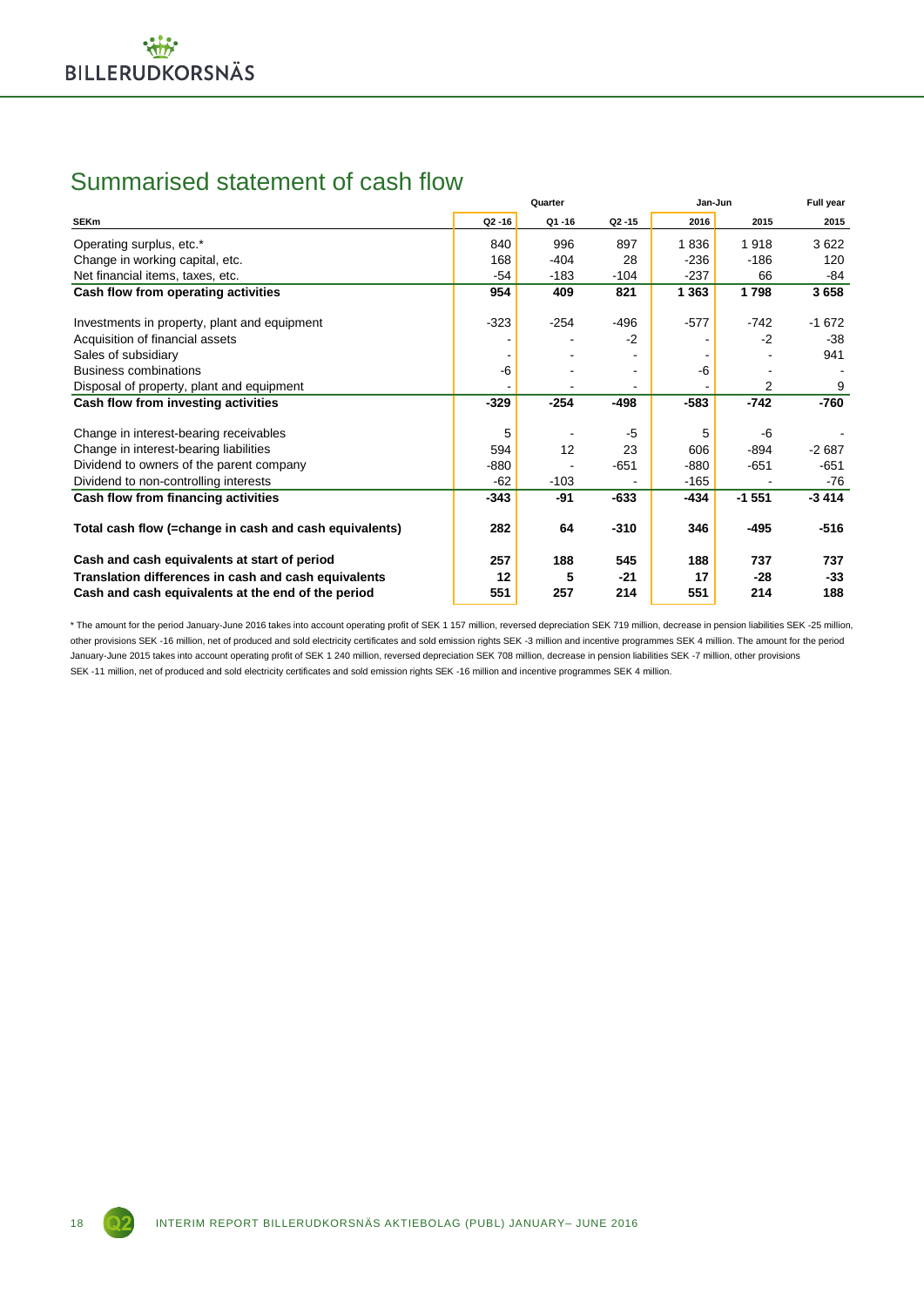### Note 1 Accounting principles

The interim report for the Group is prepared in accordance with IAS 34 Interim Financial Reporting and the Swedish Annual Accounts Act. The accounting principles applied in this interim report are the same as those used in the most recent annual report for 2015, see pages 40-46 and page 70 for definitions of key indicators. The interim report for the parent company is prepared in accordance with the Swedish Annual Accounts Act. Key figure definitions are provided on page 21 of this report.

In addition to the financial measures defined in IFRS, certain key figures, which qualify as alternative performance measures (APMs) are presented to reflect the underlying business performance and enhance comparability from period to period. These APMs should not be considered as a substitute for measures in accordance with IFRS.

### Note 2 Financial assets and liabilities

| Group 30 June 2016                       | Derivatives in<br>hedge  | <b>Accounts and</b><br>accounting loan receivables | Available for-sale<br>financial assets | <b>Financial liabilities measured at</b><br>amortised costs | <b>Total carrying</b><br>amount | Fair value |
|------------------------------------------|--------------------------|----------------------------------------------------|----------------------------------------|-------------------------------------------------------------|---------------------------------|------------|
| Other shares and participations          |                          |                                                    | 1 2 5 0                                |                                                             | 1 2 5 0                         | 1 2 5 0    |
| Long-term receivables                    |                          | 17                                                 |                                        |                                                             | 17                              | 17         |
| Accounts receivable                      | $\overline{\phantom{a}}$ | 2625                                               |                                        | $\overline{\phantom{a}}$                                    | 2625                            | 2625       |
| Other receivables                        | 38                       | 471                                                |                                        |                                                             | 509                             | 509        |
| Cash and cash equivalents <sup>1</sup>   | $\,$                     | 551                                                |                                        |                                                             | 551                             | 551        |
| Total                                    | 38                       | 3664                                               | 1 250                                  |                                                             | 4952                            | 4952       |
| Non-current interest-bearing liabilities |                          |                                                    |                                        | 3 0 0 9                                                     | 3 0 0 9                         | 3 0 5 0    |
| Current interest-bearing liabilities     |                          |                                                    |                                        | 988                                                         | 1988                            | 1988       |
| Accounts payables                        |                          |                                                    |                                        | 2 5 5 6                                                     | 2556                            | 2 5 5 6    |
| Other liabilities                        | 128                      |                                                    |                                        | 234                                                         | 362                             | 362        |
| <b>Total</b>                             | 128                      |                                                    |                                        | 7787                                                        | 7915                            | 7956       |

|                                          | Derivatives in |                             |                                        |                                                      |                |            |
|------------------------------------------|----------------|-----------------------------|----------------------------------------|------------------------------------------------------|----------------|------------|
|                                          | hedge          | <b>Accounts and</b>         | Available for-sale<br>financial assets | Financial liabilities measured at<br>amortised costs | Total carrving | Fair value |
| Group 31 December 2015                   |                | accounting loan receivables |                                        |                                                      | amount         |            |
| Other shares and participations          |                |                             | 1 2 8 9                                |                                                      | 1 2 8 9        | 1 2 8 9    |
| Long-term receivables                    |                | 18                          |                                        |                                                      | 18             | 18         |
| Accounts receivable                      | ۰              | 2512                        |                                        | ۰                                                    | 2512           | 2512       |
| Other receivables                        | 97             | 637                         |                                        |                                                      | 734            | 734        |
| Cash and cash equivalents <sup>1</sup>   |                | 188                         |                                        |                                                      | 188            | 188        |
| Total                                    | 97             | 3 3 5 5                     | 1 289                                  | -                                                    | 4741           | 4741       |
| Non-current interest-bearing liabilities |                |                             |                                        | 3 0 2 7                                              | 3 0 2 7        | 3 0 8 1    |
| Current interest-bearing liabilities     |                |                             |                                        | 368                                                  | 1 3 6 8        | 1 3 6 8    |
| Accounts payables                        |                |                             |                                        | 2679                                                 | 2679           | 2679       |
| Other liabilities                        | 174            |                             |                                        | 264                                                  | 438            | 438        |
| Total                                    | 174            |                             |                                        | 7 3 3 8                                              | 7512           | 7566       |

1 Short-term investments are classified as "Cash and cash equivalents" when they mature less than three months after the acquisition date and are exposed to only a minor risk of fluctuation in value.

### Note 3 Other disclosures

Other disclosures in accordance with IAS 34.16A are disclosed on the pages prior the Income statement and the Statement of comprehensive income. Business area/segment information is disclosed on the pages 5-7, Financing information on page 9, Seasonal effects are disclosed on page 11 and Events after the end of the quarter on page 13.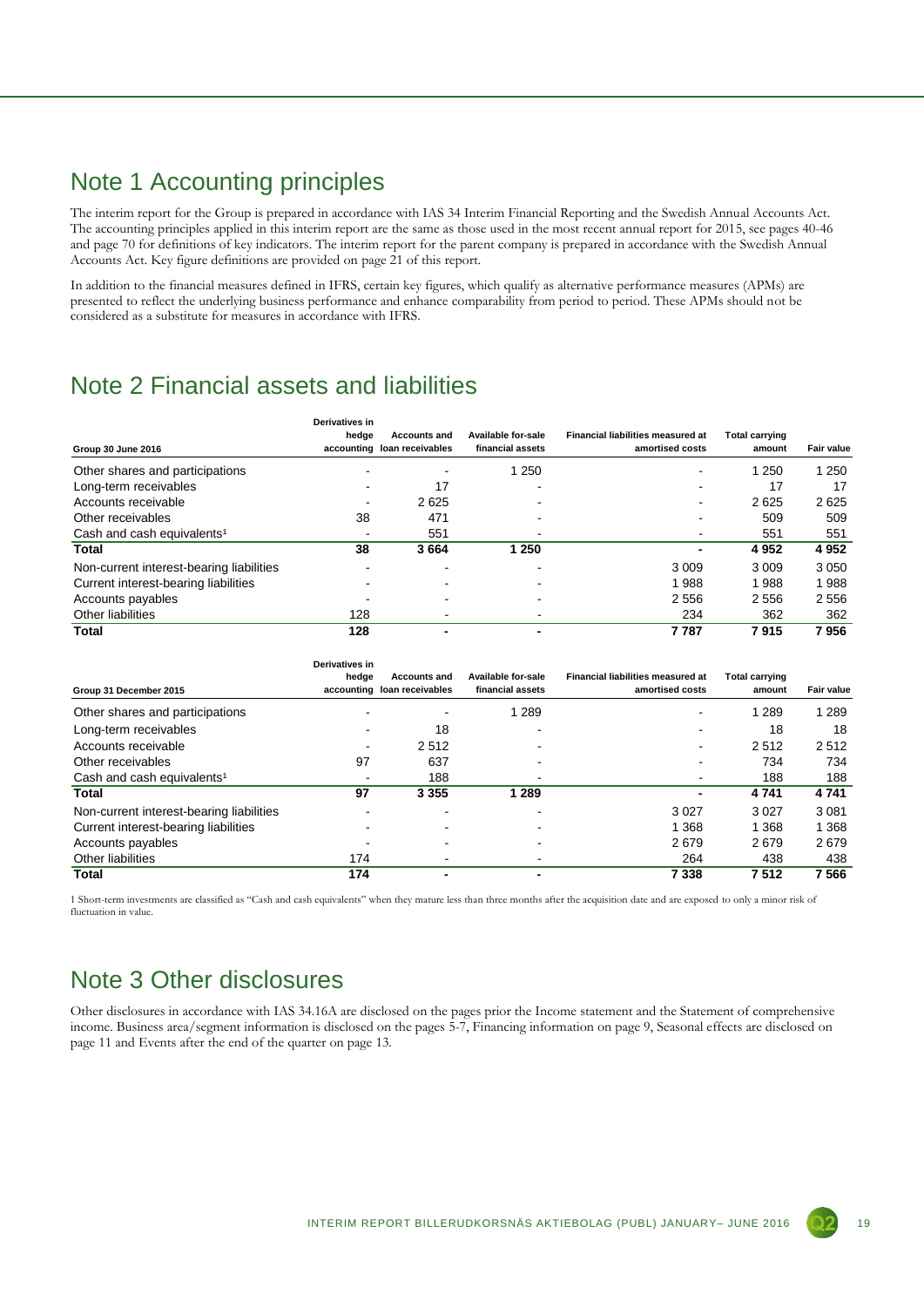

### Key figures

|                                                  | 2016    | 2015    | 2015    |
|--------------------------------------------------|---------|---------|---------|
| <b>Margins</b>                                   |         |         |         |
| EBITDA, %                                        | 17      | 18      | 18      |
| Operating margin, %                              | 11      | 11      | 12      |
| Return (rolling 12 months)                       |         |         |         |
| Return on capital employed, %                    | 14      | 12      | 15      |
| Return on equity, %                              | 15      | 15      | 16      |
| Capital structure at end of period               |         |         |         |
| Capital employed, SEKm                           | 17 435  | 17 774  | 17 397  |
| Working capital, SEKm                            | 2 4 6 8 | 2636    | 2 2 4 3 |
| Equity, SEKm                                     | 12 232  | 10 978  | 12 4 18 |
| Interest-bearing net debt, SEKm                  | 5 2 0 4 | 6798    | 4 9 7 9 |
| Net debt/equity ratio                            | 0.43    | 0.62    | 0.40    |
| Interest-bearing net debt / EBITDA, multiple     | 1.32    | 1.92    | 1.24    |
| Key figures per share                            |         |         |         |
| Earnings per share, SEK                          | 4.26    | 4.30    | 8.75    |
| Dividend (for the financial year) per share, SEK |         |         | 4.25    |
| Other key figures                                |         |         |         |
| Working capital as percentage of net sales, %    | 11      | 11      | 10      |
| Gross investments, SEKm                          | 577     | 744     | 1710    |
| Average number of employees                      | 4 2 3 5 | 4 2 5 5 | 4 2 2 3 |

### **RECONCILIATION ALTERNATIVE PERFORMANCE MEASURES KEY FIGURES**

|                                                   | Jan-Jun |          |         |  |
|---------------------------------------------------|---------|----------|---------|--|
| Adjusted EBITDA, SEKm                             | 2016    | 2015     | 2015    |  |
| Operating profit                                  | 1 1 5 7 | 1 240    | 2586    |  |
| Depreciation and impairment of non-current assets | 719     | 708      | 1417    |  |
| Items affecting comparability                     | 25      |          | $-342$  |  |
| <b>Adjusted EBITDA</b>                            | 1 901   | 1948     | 3661    |  |
|                                                   |         |          |         |  |
|                                                   | 30 June | 30 June  | 31 Dec  |  |
| <b>Working capital, SEKm</b>                      | 2016    | 2015     | 2015    |  |
| Inventories                                       | 2 9 5 0 | 3 0 2 4  | 2842    |  |
| Accounts receivables                              | 2625    | 2630     | 2512    |  |
| Other operating receivables                       | 789     | 705      | 1 0 0 4 |  |
| Accounts payables                                 | $-2556$ | $-2551$  | $-2679$ |  |
| Other operating liabilities (excl provisions)     | $-1415$ | $-1.380$ | $-1463$ |  |
| <b>Tax liabilities</b>                            | 75      | 132      | 27      |  |
| Current assets held for sale                      |         | 141      |         |  |
| Other operating liabilities held for sale         |         | -65      |         |  |
| <b>Working capital</b>                            | 2468    | 2636     | 2 2 4 3 |  |

|                                          | 30 June              | 30 June | 31 Dec  |
|------------------------------------------|----------------------|---------|---------|
| Interest-bearing net debt, SEKm          | 2016                 | 2015    | 2015    |
| Interest bearing provisions              | 768                  | 825     | 783     |
| Interest bearing non-current liabilities | 3 009                | 3746    | 3027    |
| Interest bearing current liabilities     | 1 988 <mark>l</mark> | 2445    | 1 3 6 8 |
| Interest-bearing non-current assets      | $-10$                | -4      | $-11$   |
| Cash and Cash equivalents                | $-551$               | $-214$  | $-188$  |
| Interest-bearing net debt                | 5 204                | 6798    | 4979    |

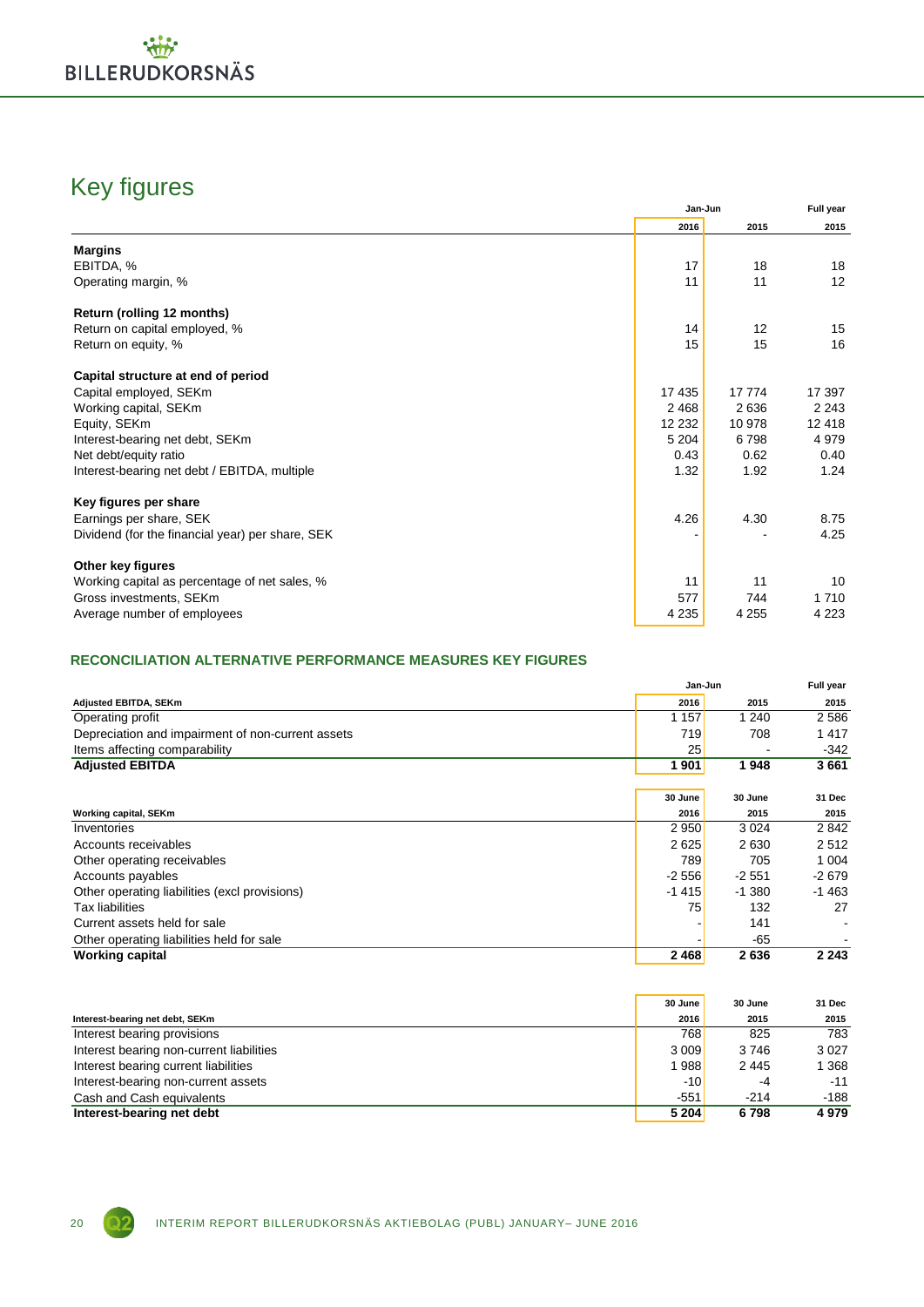# **Definitions**

#### **Adjusted EBITDA**

Operating profit before depreciation and amortisation adjusted for items affecting comparability.

### **Adjusted earnings per share**

Earnings per share adjusted for items affecting comparability after tax attributable to owners of the parent company.

### **Adjusted operating profit**

Operating profit adjusted for items affecting comparability.

#### **Capital employed**

Total assets less non-interest bearing liabilities, non-interest bearing provisions and interest-bearing assets.

#### **Earnings per share**

Profit for the period, attributable to owners of the parent, divided by the average number of shares in the market.

#### **Equity**

Shareholders' equity at the end of the period.

#### **EBITDA**

Operating profit before depreciation and  $amortisation$  (EBITDA = Earnings before Interest, taxes, Depreciation and Amortisation)

#### **EBITDA, %**

Operating profit before depreciation (EBITDA = Earnings before Interest, taxes, Depreciation and Amortisation) as a percentage of net sales.

#### **Interest-bearing net debt**

Interest-bearing provisions and liabilities less interest-bearing assets.

### **Interest-bearing net debt/ EBITDA**

Interest bearing net debt at the end of the period divided by operating profit before depreciation for the last twelve months.

#### **MF kraft paper**

Machine Finished kraft paper.

#### **MG kraft paper** Machine Glazed kraft paper.

**NBSK**

Northern Bleached Softwood Kraft.

### **Net debt/equity ratio**

Interest-bearing net debt divided by shareholders' equity.

#### **Operating cash flow**

Cash flow from operating activities including net investments in property, plant and equipment and acquisition of financial assets.

#### **Operating margin**

Operating profit as a percentage of net sales.

#### **Return on capital employed**

Operating profit calculated over 12 months as a percentage of average capital employed calculated per quarter.

### **Return on equity**

Profit calculated over 12 months, attributable to owners of the parent company, as a percentage of average shareholders' equity calculated per quarter, attributable to owners of the parent company.

#### **Working capital**

Inventories, accounts receivables and other operating receivables less accounts payables and other operating liabilities.

#### **Working capital as percentage of net sales**

Average working capital for the last three months, divided by annual net sales at year end or annualised net sales during interimquarter (net sales for the quarter multiplied by four).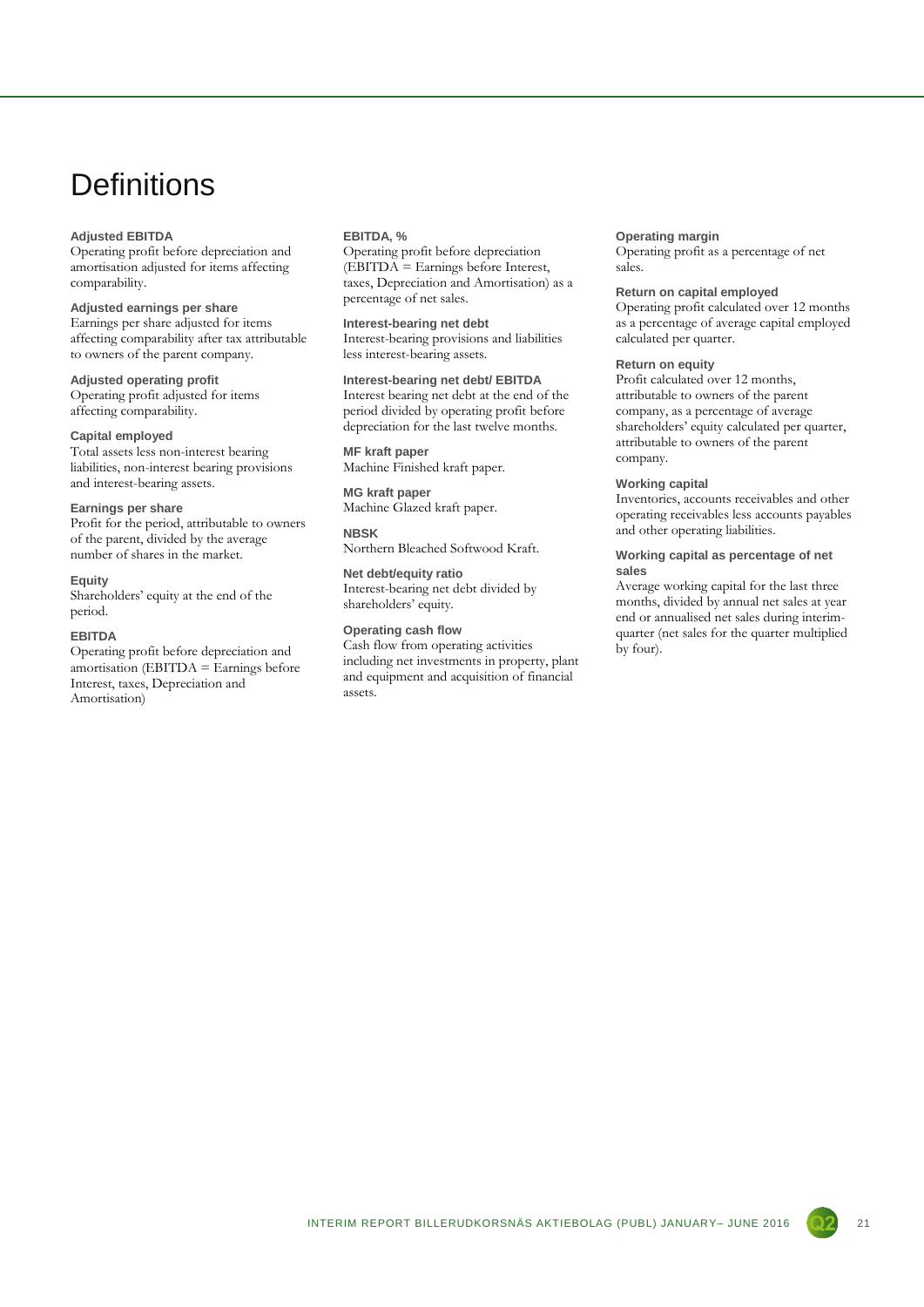# Parent Company

## Summarised income statement

|                                                 | Quarter   |           | Jan-Jun | <b>Full Year</b> |         |
|-------------------------------------------------|-----------|-----------|---------|------------------|---------|
| <b>SEKm</b>                                     | $Q2 - 16$ | $Q2 - 15$ | 2016    | 2015             | 2015    |
| Operating income                                | 184       | $-44$     | 310     | -60              | 256     |
| Operating expenses                              | $-143$    | $-115$    | $-262$  | $-203$           | $-441$  |
| <b>Operating profit/loss</b>                    | 41        | $-159$    | 48      | $-263$           | $-185$  |
| Financial income and expenses                   | $-32$     | 1 4 7 3   | $-69$   | 1 4 2 1          | 1 3 1 8 |
| Profit/Loss after financial income and expenses | 9         | 1 3 1 4   | -21     | 1 1 5 8          | 1 1 3 3 |
| Appropriations                                  |           |           |         |                  | 707     |
| Profit/loss before tax                          | 9         | 1 3 1 4   | -21     | 1 1 5 8          | 1840    |
| Taxes                                           | $-1$      | 44        | 6       | 78               | -69     |
| Net profit/loss for the period                  | 8         | 1 3 5 8   | $-15$   | 1 2 3 6          | 1 771   |

### Summarised balance sheet

|                                     | 30 Jun     | 30 Jun  | 31 Dec  |
|-------------------------------------|------------|---------|---------|
| <b>SEKm</b>                         | 2016       | 2015    | 2015    |
| Non-current assets                  | 10 748     | 10 734  | 10 764  |
| <b>Current assets</b>               | 4429       | 6 0 6 9 | 6815    |
| <b>Total assets</b>                 | 15 177     | 16 803  | 17 579  |
| Shareholders' equity                | 6 3 7 2    | 6714    | 7 263   |
| Untaxed reserves                    | 660        | 355     | 660     |
| <b>Provisions</b>                   | <b>200</b> | 336     | 201     |
| Interest-bearing liabilities        | 7675       | 8781    | 7410    |
| Other liabilities                   | <b>270</b> | 617     | 2 0 4 5 |
| <b>Total equity and liabilities</b> | 15 177     | 16 803  | 17 579  |

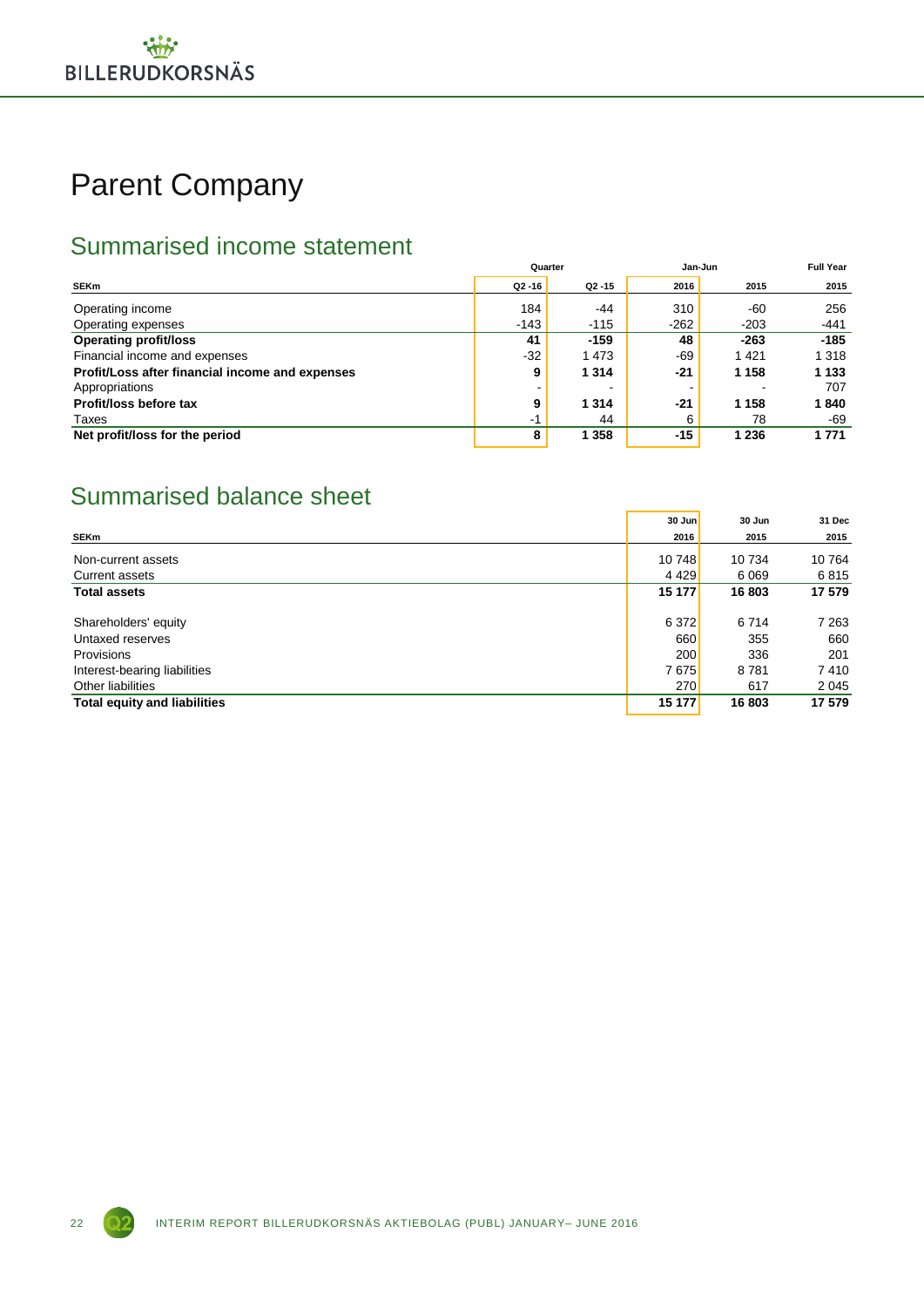# Quarterly data

The Group's business is controlled and reported according to BillerudKorsnäs' three business areas. Other units include results from wood supply, Nine AB, Scandfibre Logistics AB, rental operations and dormant companies. For period until Q2 2015, other units also include results from SIA Latgran. Currency hedging etc. includes results from hedging of the Group's net currency flows, revaluation of accounts receivable and payments from customers. The part of currency exposure relating to changes in invoicing rates is included in the business area's profit or loss. Group staff and eliminations comprise Group-wide functions, Group eliminations and shares in profits/losses from participations in associated companies.

### Net sales quarterly per business area and for the group

|                             |           |         |         |           |           |         |           |         | Jan-Juni    | Jan-Jun |
|-----------------------------|-----------|---------|---------|-----------|-----------|---------|-----------|---------|-------------|---------|
| <b>SEKm</b>                 | $Q2 - 16$ | Q1-16   | Q4 - 15 | $Q3 - 15$ | $Q2 - 15$ | Q1-15   | $Q4 - 14$ | Q3 -14  | <b>2016</b> | 2015    |
| Packaging Paper             | 2 0 8 5   | 2087    | 2 0 2 0 | 2 174     | 2 176     | 2 1 8 2 | 959       | 2 0 5 8 | 4 172       | 4 3 5 8 |
| <b>Consumer Board</b>       | 2 0 2 8   | 2024    | 933     | 2006      | 2 0 4 4   | 2023    | 768       | 897     | 4 0 5 2     | 4 0 6 7 |
| <b>Corrugated Solutions</b> | 839       | 879     | 880     | 926       | 722       | 801     | 816       | 773     | 718         | 1 5 2 3 |
| Other units                 | 421       | 363     | 387     | 368       | 596       | 661     | 609       | 487     | 784         | 1 257   |
| Currency hedging, etc.      | 66        | 4       | $-7$    | 4         | -49       | $-33$   | $-28$     | -24     | 70          | -82     |
| <b>Total Group</b>          | 5439      | 5 3 5 7 | 5 2 1 3 | 5478      | 5489      | 5634    | 5 1 2 4   | 5 1 9 1 | 10796       | 11 123  |

### EBITDA quarterly per business area and for the group

|                              |           |       |           |           |           |           |           |           | Jan-Juni | Jan-Jun |
|------------------------------|-----------|-------|-----------|-----------|-----------|-----------|-----------|-----------|----------|---------|
| <b>SEKm</b>                  | $Q2 - 16$ | Q1-16 | $Q4 - 15$ | $Q3 - 15$ | $Q2 - 15$ | $Q1 - 15$ | $Q4 - 14$ | $Q3 - 14$ | 2016     | 2015    |
| Packaging Paper              | 266       | 358   | 252       | 406       | 363       | 435       | 303       | 277       | 624      | 798     |
| <b>Consumer Board</b>        | 479       | 484   | 295       | 410       | 486       | 466       | 354       | 409       | 963      | 952     |
| <b>Corrugated Solutions</b>  | 130       | 217   | 204       | 249       | 94        | 177       | 162       | 161       | 347      | 271     |
| Other units                  | 14        | 15    | 15        | 365       | 90        | 76        | 49        | 62        | 29       | 166     |
| Currency hedging, etc.       | 66        | 4     | $-7$      | 4         | $-49$     | $-33$     | $-28$     | $-24$     | 70       | $-82$   |
| Group staff and eliminations | -96       | $-61$ | -89       | $-48$     | $-87$     | $-71$     | $-31$     | -93       | $-157$   | $-157$  |
| <b>Total Group</b>           | 859       | 1017  | 670       | 386       | 897       | 1050      | 809       | 792       | 1876     | 948     |

### $EBITDA<sup>1</sup>$  quarterly per business area and for the group

| <b>SEKm</b>                   | $Q2 - 16$ | $Q1 - 16$ | $Q4 - 15$ | $Q3 - 15$ | $Q2 - 15$ | $Q1 - 15$ | $Q4 - 14$ | $Q3 - 14$ | Jan-Jun<br>2016 | Jan-Jun<br>2015 |
|-------------------------------|-----------|-----------|-----------|-----------|-----------|-----------|-----------|-----------|-----------------|-----------------|
|                               |           |           |           |           |           |           |           |           |                 |                 |
| Packaging Paper               | 415       | 358       | 370       | 458       | 422       | 435       | 308       | 424       | 773             | 857             |
| Consumer Board                | 495       | 484       | 472       | 526       | 500       | 466       | 471       | 520       | 979             | 966             |
| <b>Corrugated Solutions</b>   | 209       | 217       | 219       | 260       | 191       | 177       | 175       | 181       | 426             | 368             |
| Other units                   | 14        | 15        | 16        | 365       | 90        | 76        | 49        | 62        | 29              | 166             |
| Currency hedging, etc.        | 66        | 4         | $-7$      | $-339$    | $-49$     | $-33$     | $-28$     | $-24$     | 70              | $-82$           |
| Group staff and eliminations  | $-71$     | $-61$     | -89       | -48       | $-87$     | $-71$     | $-31$     | -76       | $-132$          | $-157$          |
| <b>Total Group</b>            | 1 1 2 8   | 1017      | 981       | 1 2 2 2   | 067       | 1050      | 944       | 1 0 8 7   | 2 1 4 5         | 2 1 1 8         |
| Costs for maint, shutdowns    | $-244$    | ۰         | $-310$    | $-179$    | $-170$    | ۰         | $-135$    | $-227$    | $-244$          | $-170$          |
| Items affecting comparability | $-25$     |           | $-1$      | 343       |           | -         |           | -68       | -25             |                 |
| <b>EBITDA</b>                 | 859       | 1017      | 670       | 1 386     | 897       | 1050      | 809       | 792       | 1876            | 948             |

### EBITDA margin<sup>1</sup> quarterly per business area and for the group

| %                           | $Q2 - 16$ | $Q1 - 16$ | Q4-15 | $Q3 - 15$ | $Q2 - 15$ | Q1-15 | $Q4 - 14$               | $Q3 - 14$ | Jan-Juni<br>2016 | Jan-Jun<br>2015 |
|-----------------------------|-----------|-----------|-------|-----------|-----------|-------|-------------------------|-----------|------------------|-----------------|
| Packaging Paper             | 20        |           | 18    | 21        | 19        | 20    | 16                      | 21        | 19               | 20              |
| <b>Consumer Board</b>       | 24        | 24        | 24    | 26        | 24        | 23    | $\sim$<br>$\mathcal{L}$ | 27        | 24               | 24              |
| <b>Corrugated Solutions</b> | 25        | 25        | 25    | 28        | 26        | 22    | 2 <sup>1</sup>          | 23        | 25               | 24              |
| Group                       | 21        | 19        | 19    | 22        | 19        | 19    | 18                      | 21        | 20               | 19              |

### Sales volumes quarterly per business area and for the group

| ktonne                      | $Q2 - 16$        | $Q1 - 16$ | Q4 -15 | $Q3 - 15$ | $Q2 - 15$ | $Q1 - 15$ | $Q4 - 14$ | $Q3 - 14$ | Jan-Juni<br><b>2016</b> | Jan-Jun<br>2015 |
|-----------------------------|------------------|-----------|--------|-----------|-----------|-----------|-----------|-----------|-------------------------|-----------------|
| Packaging Paper             | 295              | 295       | 281    | 294       | 288       | 300       | 275       | 288       | 590                     | 588             |
| <b>Consumer Board</b>       | 268              | 265       | 257    | 262       | 274       | 272       | 235       | 252       | 533                     | 546             |
| <b>Corrugated Solutions</b> | 129 <sub>1</sub> | 138       | 132    | 139       | 106       | 129       | 134       | 127       | 267                     | 235             |
| <b>Total Group</b>          | 692              | 698       | 670    | 695       | 668       | 701       | 644       | 667       | 390                     | 369             |

1 EBITDA and margin are adjusted for the effects of periodical maintenance shutdowns and for items affecting comparability.